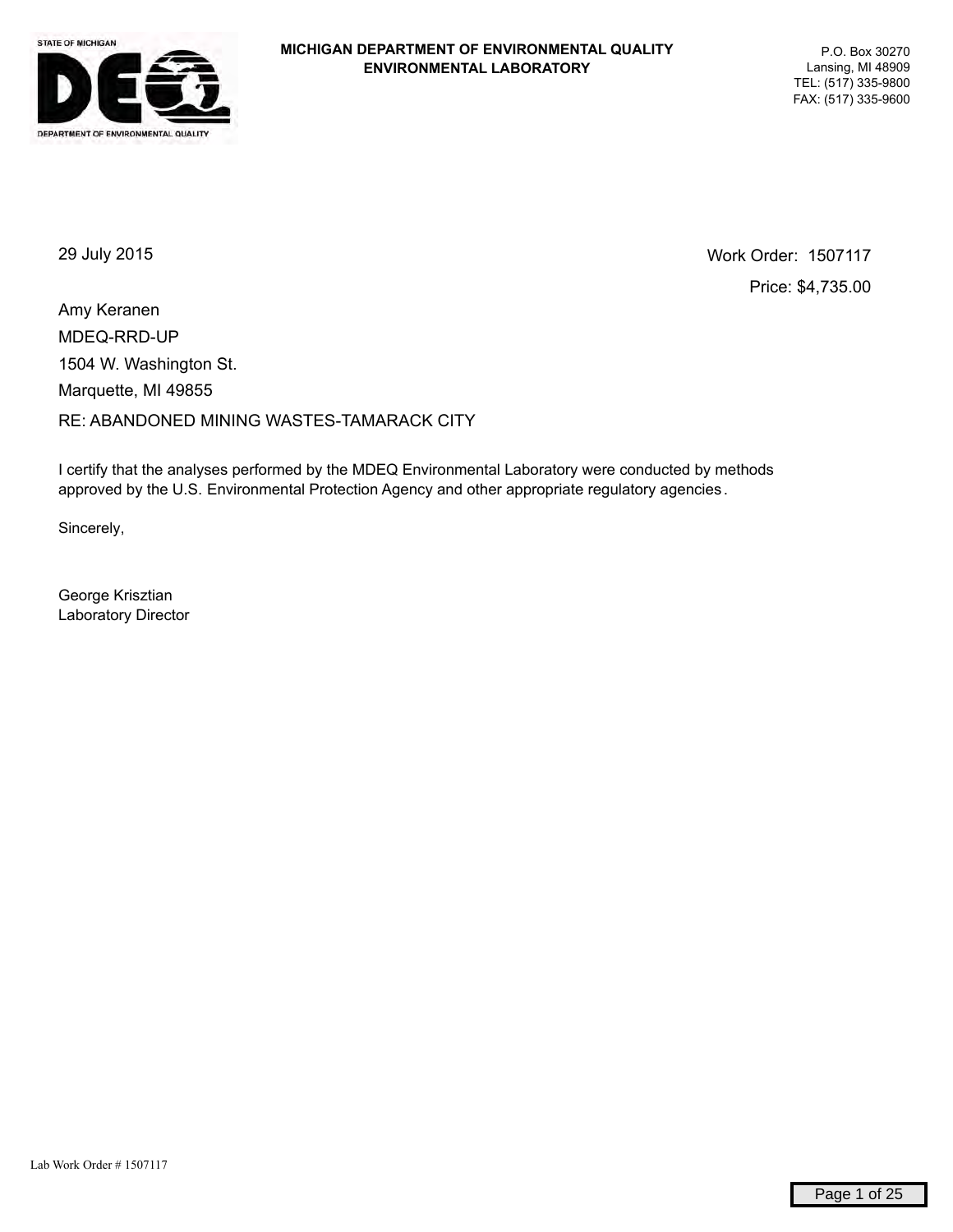#### STATE OF MICHIGAN



#### **MICHIGAN DEPARTMENT OF ENVIRONMENTAL QUALITY ENVIRONMENTAL LABORATORY**

| MDEO-RRD-UP            | Project: ABANDONED MINING WASTES-TAMARACK CITY Ops |            |
|------------------------|----------------------------------------------------|------------|
| 1504 W. Washington St. | Site Code: 31000098                                | Reported:  |
| Marquette MI, 49855    | Project Manager: Amy Keranen                       | 07/29/2015 |

#### **Analytical Report for Samples**

| Sample ID                  | <b>Laboratory ID</b> | <b>Matrix</b> | <b>Date Sampled</b> | <b>Date Received</b><br><b>Qualifier</b> |
|----------------------------|----------------------|---------------|---------------------|------------------------------------------|
| CHTC - SD - 01 - 0"-6"     | 1507117-01           | Soil/Sediment | 07/07/2015          | 07/13/2015                               |
| CHTC - SD - 01 - 1'-2.66'  | 1507117-02           | Soil/Sediment | 07/07/2015          | 07/13/2015                               |
| $CHTC - SD - 02 - 0" - 6"$ | 1507117-03           | Soil/Sediment | 07/07/2015          | 07/13/2015                               |
| CHTC - SD - 02 - 1'-3'     | 1507117-04           | Soil/Sediment | 07/07/2015          | 07/13/2015                               |
| CHTC - SD - 02 - 3'-3.33'  | 1507117-05           | Soil/Sediment | 07/07/2015          | 07/13/2015                               |
| $CHTC - SD - 03 - 0" - 6"$ | 1507117-06           | Soil/Sediment | 07/07/2015          | 07/13/2015                               |
| CHTC - SD - 03 - 1'-3'     | 1507117-07           | Soil/Sediment | 07/07/2015          | 07/13/2015                               |
| CHTC - SD - 03 - 3'-4.66'  | 1507117-08           | Soil/Sediment | 07/07/2015          | 07/13/2015                               |
| CHTC - SD - 04 - 0"-6"     | 1507117-09           | Soil/Sediment | 07/08/2015          | 07/13/2015                               |
| CHTC - SD - 04 - 1'-3'     | 1507117-10           | Soil/Sediment | 07/08/2015          | 07/13/2015                               |
| CHTC - SD - 04 - 3'-4.25'  | 1507117-11           | Soil/Sediment | 07/08/2015          | 07/13/2015                               |
| CHTC - SD - 04 - 1'-3' DUP | 1507117-12           | Soil/Sediment | 07/08/2015          | 07/13/2015                               |
| CHTC - SD - 09 - 0"-6"     | 1507117-13           | Soil/Sediment | 07/08/2015          | 07/13/2015                               |
| CHTC - SD - 09 - 1'-3'     | 1507117-14           | Soil/Sediment | 07/08/2015          | 07/13/2015                               |
| CHTC - SD - 09 - 3'-5'     | 1507117-15           | Soil/Sediment | 07/08/2015          | 07/13/2015                               |

#### **Notes and Definitions**

- Y20 Reporting Limits (RL) raised due to matrix.
- X3 Spike recovery is not applicable due to large target analyte concentration in the source sample.
- A09 Result is estimated due to high recovery of batch quality control.
- A07 Result(s) and reporting limit(s) are estimated due to poor precision.
- A04 Result is estimated due to high matrix spike recovery.
- A02 Result is estimated due to high surrogate recovery.
- ND Indicates compound analyzed for but not detected
- RL Reporting Limit
- NA Not Applicable
- dry Sample results reported on a dry weight basis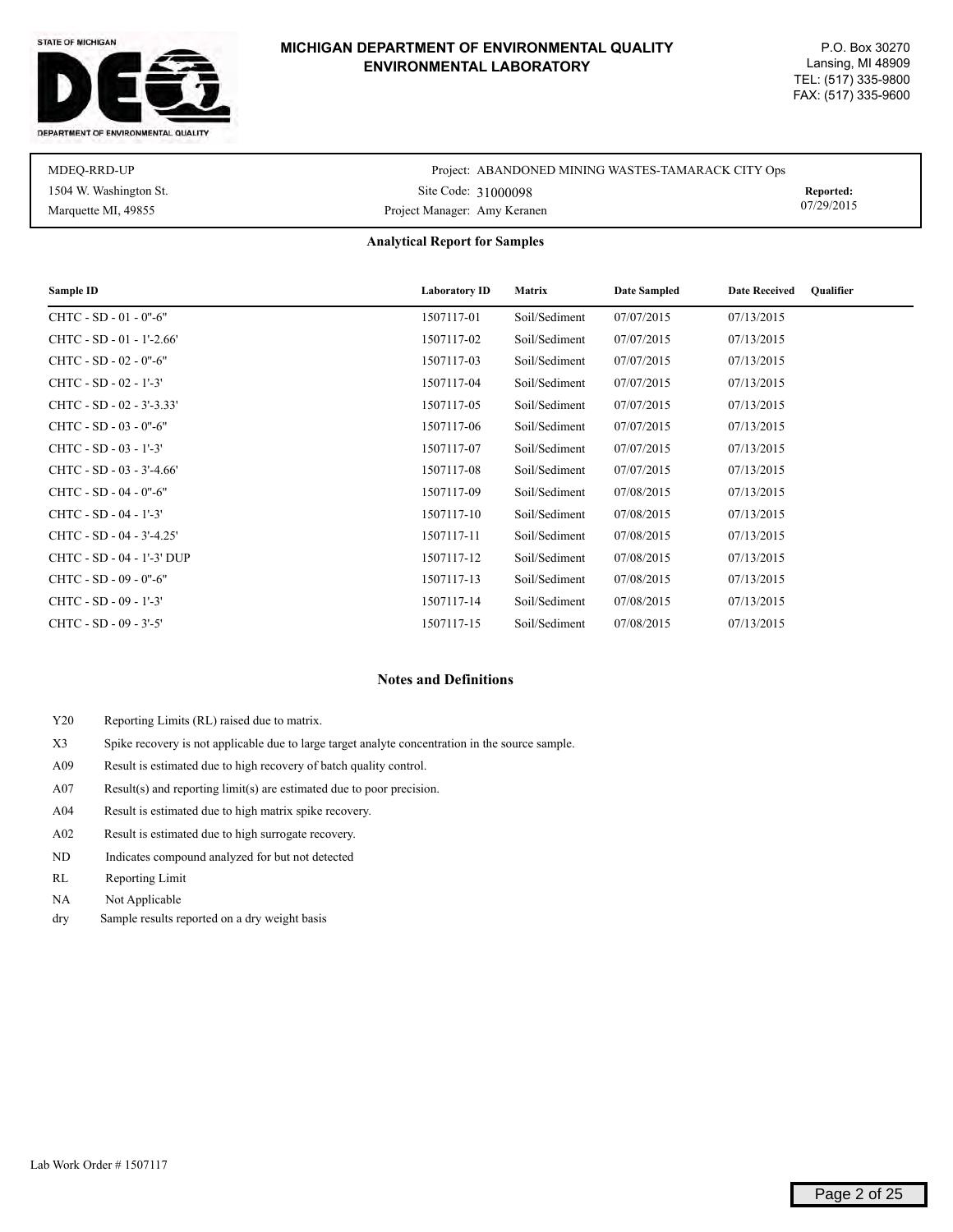

## **Lab ID: 1507117-01 Client ID: CHTC - SD - 01 - 0''-6''**

| CAS#                             | Analyte                             | Result     | RL       | Units         | Dilution     | Analyzed<br>Date | QC Batch       | Method     | Qualifier |
|----------------------------------|-------------------------------------|------------|----------|---------------|--------------|------------------|----------------|------------|-----------|
| <b>Organics-PCBs as Aroclors</b> |                                     |            |          |               |              |                  |                |            |           |
| 12674-11-2                       | Aroclor 1016                        | ND         | 130      | ug/kg dry     | -1           | 07/22/15         | B5G1612        | 8081/8082  |           |
| 11104-28-2                       | Aroclor 1221                        | ND         | 130      | ug/kg dry     | $\mathbf{1}$ | 07/22/15         | B5G1612        | 8081/8082  |           |
| 11141-16-5                       | Aroclor 1232                        | ND         | 130      | ug/kg dry     | -1           | 07/22/15         | <b>B5G1612</b> | 8081/8082  |           |
| 53469-21-9                       | Aroclor 1242                        | ND         | 130      | ug/kg dry     | $\mathbf{1}$ | 07/22/15         | B5G1612        | 8081/8082  |           |
| 12672-29-6                       | Aroclor 1248                        | ND         | 130      | ug/kg dry     | $\mathbf{1}$ | 07/22/15         | B5G1612        | 8081/8082  |           |
| 11097-69-1                       | Aroclor 1254                        | $\rm ND$   | 130      | ug/kg dry     | $\mathbf{1}$ | 07/22/15         | B5G1612        | 8081/8082  |           |
| 11096-82-5                       | Aroclor 1260                        | ND         | 130      | ug/kg dry     | $\mathbf{1}$ | 07/22/15         | B5G1612        | 8081/8082  |           |
| 37324-23-5                       | Aroclor 1262                        | ND         | 130      | ug/kg dry     | $\mathbf{1}$ | 07/22/15         | B5G1612        | 8081/8082  |           |
| 11100-14-4                       | Aroclor 1268                        | ND         | 130      | ug/kg dry     | -1           | 07/22/15         | B5G1612        | 8081/8082  |           |
| Surrogate: Decachlorobiphenyl    |                                     |            | 80.1%    | $30 - 150$    |              | 07/22/15         | B5G1612        | 8081/8082  |           |
| Surrogate: Tetrachloro-m-xylene  |                                     |            | 75.6%    | $30 - 150$    |              | 07/22/15         | B5G1612        | 8081/8082  |           |
|                                  | <b>Inorganics-General Chemistry</b> |            |          |               |              |                  |                |            |           |
| <b>TS</b>                        | % Total Solids                      | 78.4       | 0.1      | $\frac{0}{0}$ | $\mathbf{1}$ | 07/14/15         | <b>B5G1324</b> | 2540 B     |           |
| $57 - 12 - 5$                    | Total Cyanide                       | ND         | 0.13     | mg/kg dry     | -1           | 07/22/15         | B5G2013        | ASTM D7284 |           |
| <b>Inorganics-Metals</b>         |                                     |            |          |               |              |                  |                |            |           |
| 7429-90-5                        | <b>Aluminium</b>                    | 18000      | 100      | mg/kg dry     | 1000         | 07/22/15         | <b>B5G1701</b> | 6020/200.8 |           |
| 7440-36-0                        | Antimony                            | ND         | 0.3      | mg/kg dry     | 10           | 07/23/15         | <b>B5G2111</b> | 6020/200.8 |           |
| 7440-38-2                        | Arsenic                             | 2.3        | 0.5      | mg/kg dry     | 10           | 07/20/15         | <b>B5G1701</b> | 6020/200.8 |           |
| 7440-39-3                        | <b>Barium</b>                       | 10         | 1.0      | mg/kg dry     | 10           | 07/20/15         | B5G1701        | 6020/200.8 |           |
| 7440-41-7                        | <b>Beryllium</b>                    | 0.3        | 0.2      | mg/kg dry     | 10           | 07/20/15         | <b>B5G1701</b> | 6020/200.8 |           |
| 7440-43-9                        | Cadmium                             | ND         | 0.2      | mg/kg dry     | 10           | 07/20/15         | B5G1701        | 6020/200.8 |           |
| 7440-47-3                        | Chromium                            | 30         | 2.0      | mg/kg dry     | 10           | 07/20/15         | <b>B5G1701</b> | 6020/200.8 | A09       |
| 7440-48-4                        | Cobalt                              | 20         | 0.5      | mg/kg dry     | 10           | 07/20/15         | <b>B5G1701</b> | 6020/200.8 | A09       |
| 7440-50-8                        | Copper                              | 2000       | 100      | mg/kg dry     | 1000         | 07/22/15         | <b>B5G1701</b> | 6020/200.8 |           |
| 7439-89-6                        | Iron                                | 27000      | 5.0      | mg/kg dry     | 10           | 07/28/15         | <b>B5G1701</b> | 6010/200.7 |           |
| 7439-92-1                        | Lead                                | 3.0        | 1.0      | mg/kg dry     | 10           | 07/20/15         | <b>B5G1701</b> | 6020/200.8 |           |
| 7439-93-2                        | Lithium                             | 8.7        | 0.2      | mg/kg dry     | 1            | 07/28/15         | <b>B5G1701</b> | 6010/200.7 |           |
| 7439-95-4                        | <b>Magnesium</b>                    | 20000      | 50       | mg/kg dry     | 10           | 07/28/15         | <b>B5G1701</b> | 6010/200.7 |           |
| 7439-96-5                        | Manganese                           | 350        | 1.0      | mg/kg dry     | 10           | 07/20/15         | B5G1701        | 6020/200.8 | A09       |
| 7439-97-6                        | Mercury                             | ${\rm ND}$ | $0.06\,$ | mg/kg dry     | $\mathbf{1}$ | 07/16/15         | B5G1420        | 7471/245.5 |           |
| 7440-02-0                        | <b>Nickel</b>                       | 34         | 1.0      | mg/kg dry     | 10           | 07/20/15         | B5G1701        | 6020/200.8 |           |
| 7782-49-2                        | Selenium                            | $\rm ND$   | 0.2      | mg/kg dry     | 10           | 07/20/15         | <b>B5G1701</b> | 6020/200.8 |           |
| 7440-22-4                        | <b>Silver</b>                       | 2.7        | 0.1      | mg/kg dry     | 10           | 07/20/15         | B5G1701        | 6020/200.8 |           |
| 7440-28-0                        | Thallium                            | $\rm ND$   | 0.5      | mg/kg dry     | $10\,$       | 07/20/15         | B5G1701        | 6020/200.8 |           |
| 7440-66-6                        | $\mathbf{Z}$ inc                    | 85         | 1.0      | mg/kg dry     | 10           | 07/20/15         | B5G1701        | 6020/200.8 |           |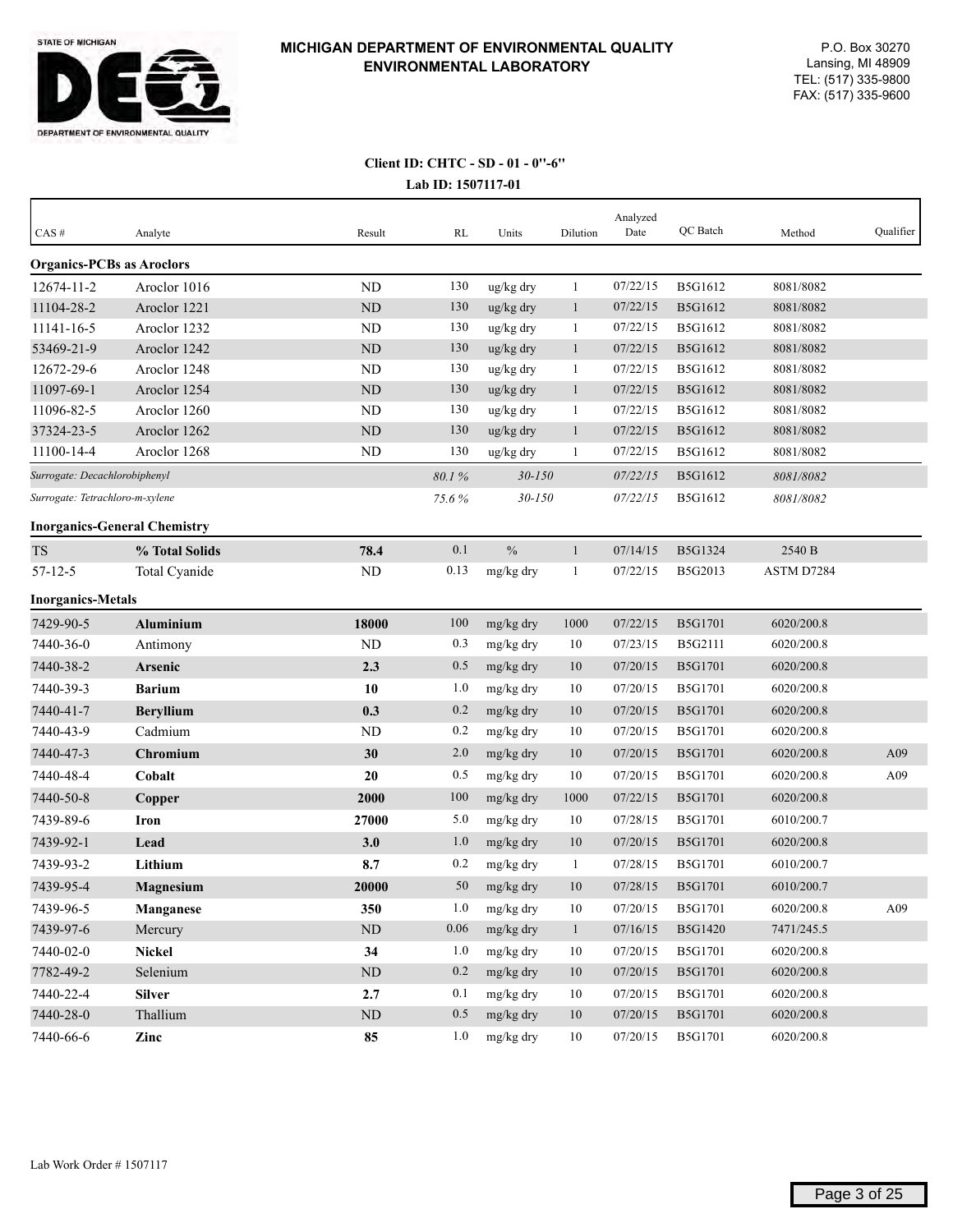

## **Lab ID: 1507117-02 Client ID: CHTC - SD - 01 - 1'-2.66'**

| CAS#                             | Analyte                     | Result         | <b>RL</b> | Units        | Dilution     | Analyzed<br>Date | QC Batch       | Method    | Qualifier    |
|----------------------------------|-----------------------------|----------------|-----------|--------------|--------------|------------------|----------------|-----------|--------------|
|                                  |                             |                |           |              |              |                  |                |           |              |
| <b>Organics-Semivolatiles</b>    |                             |                |           |              |              |                  |                |           | See note Y20 |
| $91 - 57 - 6$                    | 2-Methylnaphthalene         | ND             | 2000      | ug/kg dry    | $\mathbf{1}$ | 07/18/15         | B5G1421        | 8270      |              |
| $83 - 32 - 9$                    | Acenaphthene                | <b>ND</b>      | 780       | ug/kg dry    | 1            | 07/18/15         | B5G1421        | 8270      |              |
| 208-96-8                         | Acenaphthylene              | ND             | 780       | ug/kg dry    | 1            | 07/18/15         | B5G1421        | 8270      |              |
| $120 - 12 - 7$                   | Anthracene                  | <b>ND</b>      | 780       | ug/kg dry    | $\mathbf{1}$ | 07/18/15         | B5G1421        | 8270      |              |
| $56 - 55 - 3$                    | Benz[a]anthracene           | <b>ND</b>      | 780       | ug/kg dry    | 1            | 07/18/15         | B5G1421        | 8270      |              |
| $50 - 32 - 8$                    | Benzo[a]pyrene              | N <sub>D</sub> | 1600      | ug/kg dry    | 1            | 07/18/15         | B5G1421        | 8270      |              |
| 205-99-2                         | Benzo[b]fluoranthene        | ND             | 1600      | ug/kg dry    | $\mathbf{1}$ | 07/18/15         | B5G1421        | 8270      |              |
| 191-24-2                         | Benzo[g,h,i]perylene        | ND             | 1600      | ug/kg dry    | 1            | 07/18/15         | B5G1421        | 8270      |              |
| 207-08-9                         | Benzo[k]fluoranthene        | <b>ND</b>      | 1600      | ug/kg dry    | $\mathbf{1}$ | 07/18/15         | <b>B5G1421</b> | 8270      |              |
| 218-01-9                         | Chrysene                    | <b>ND</b>      | 780       | ug/kg dry    | $\mathbf{1}$ | 07/18/15         | B5G1421        | 8270      |              |
| $53 - 70 - 3$                    | Dibenz[a,h]anthracene       | ND             | 1600      | ug/kg dry    | $\mathbf{1}$ | 07/18/15         | <b>B5G1421</b> | 8270      |              |
| 206-44-0                         | Fluoranthene                | <b>ND</b>      | 780       | ug/kg dry    | 1            | 07/18/15         | B5G1421        | 8270      |              |
| $86 - 73 - 7$                    | Fluorene                    | ND             | 780       | ug/kg dry    | $\mathbf{1}$ | 07/18/15         | B5G1421        | 8270      |              |
| 193-39-5                         | Indeno $(1,2,3-c,d)$ pyrene | <b>ND</b>      | 1600      | ug/kg dry    | 1            | 07/18/15         | B5G1421        | 8270      |              |
| $91 - 20 - 3$                    | Naphthalene                 | <b>ND</b>      | 780       | ug/kg dry    | $\mathbf{1}$ | 07/18/15         | <b>B5G1421</b> | 8270      |              |
| $85 - 01 - 8$                    | Phenanthrene                | <b>ND</b>      | 780       | ug/kg dry    | 1            | 07/18/15         | B5G1421        | 8270      |              |
| $129 - 00 - 0$                   | Pyrene                      | ND             | 780       | ug/kg dry    | $\mathbf{1}$ | 07/18/15         | B5G1421        | 8270      |              |
| Surrogate: 2-Fluorobiphenyl      |                             |                | 73.2%     | $32.9 - 115$ |              | 07/18/15         | B5G1421        | 8270      |              |
| Surrogate: Nitrobenzene-d5       |                             |                | 58.8%     | $31.8 - 115$ |              | 07/18/15         | B5G1421        | 8270      |              |
| Surrogate: p-Terphenyl-d14       |                             |                | 75.6%     | $38.5 - 115$ |              | 07/18/15         | B5G1421        | 8270      |              |
| <b>Organics-PCBs as Aroclors</b> |                             |                |           |              |              |                  |                |           | See note Y20 |
| 12674-11-2                       | Aroclor 1016                | ND             | 310       | ug/kg dry    | $\mathbf{1}$ | 07/22/15         | B5G1612        | 8081/8082 |              |
| 11104-28-2                       | Aroclor 1221                | ND             | 310       | ug/kg dry    | 1            | 07/22/15         | B5G1612        | 8081/8082 |              |
| 11141-16-5                       | Aroclor 1232                | <b>ND</b>      | 310       | ug/kg dry    | $\mathbf{1}$ | 07/22/15         | B5G1612        | 8081/8082 |              |
| 53469-21-9                       | Aroclor 1242                | <b>ND</b>      | 310       | ug/kg dry    | 1            | 07/22/15         | B5G1612        | 8081/8082 |              |
| 12672-29-6                       | Aroclor 1248                | ND             | 310       | ug/kg dry    | $\mathbf{1}$ | 07/22/15         | B5G1612        | 8081/8082 |              |
| 11097-69-1                       | Aroclor 1254                | N <sub>D</sub> | 310       | ug/kg dry    | $\mathbf{1}$ | 07/22/15         | B5G1612        | 8081/8082 |              |
| 11096-82-5                       | Aroclor 1260                | <b>ND</b>      | 310       | ug/kg dry    | $\mathbf{1}$ | 07/22/15         | B5G1612        | 8081/8082 |              |
| 37324-23-5                       | Aroclor 1262                | ND             | 310       | ug/kg dry    | 1            | 07/22/15         | B5G1612        | 8081/8082 |              |
| 11100-14-4                       | Aroclor 1268                | <b>ND</b>      | 310       | ug/kg dry    | $\mathbf{1}$ | 07/22/15         | B5G1612        | 8081/8082 |              |
| Surrogate: Decachlorobiphenyl    |                             |                | 77.8%     | $30 - 150$   |              | 07/22/15         | <b>B5G1612</b> | 8081/8082 |              |
| Surrogate: Tetrachloro-m-xylene  |                             |                | 75.4%     | $30 - 150$   |              | 07/22/15         | B5G1612        | 8081/8082 |              |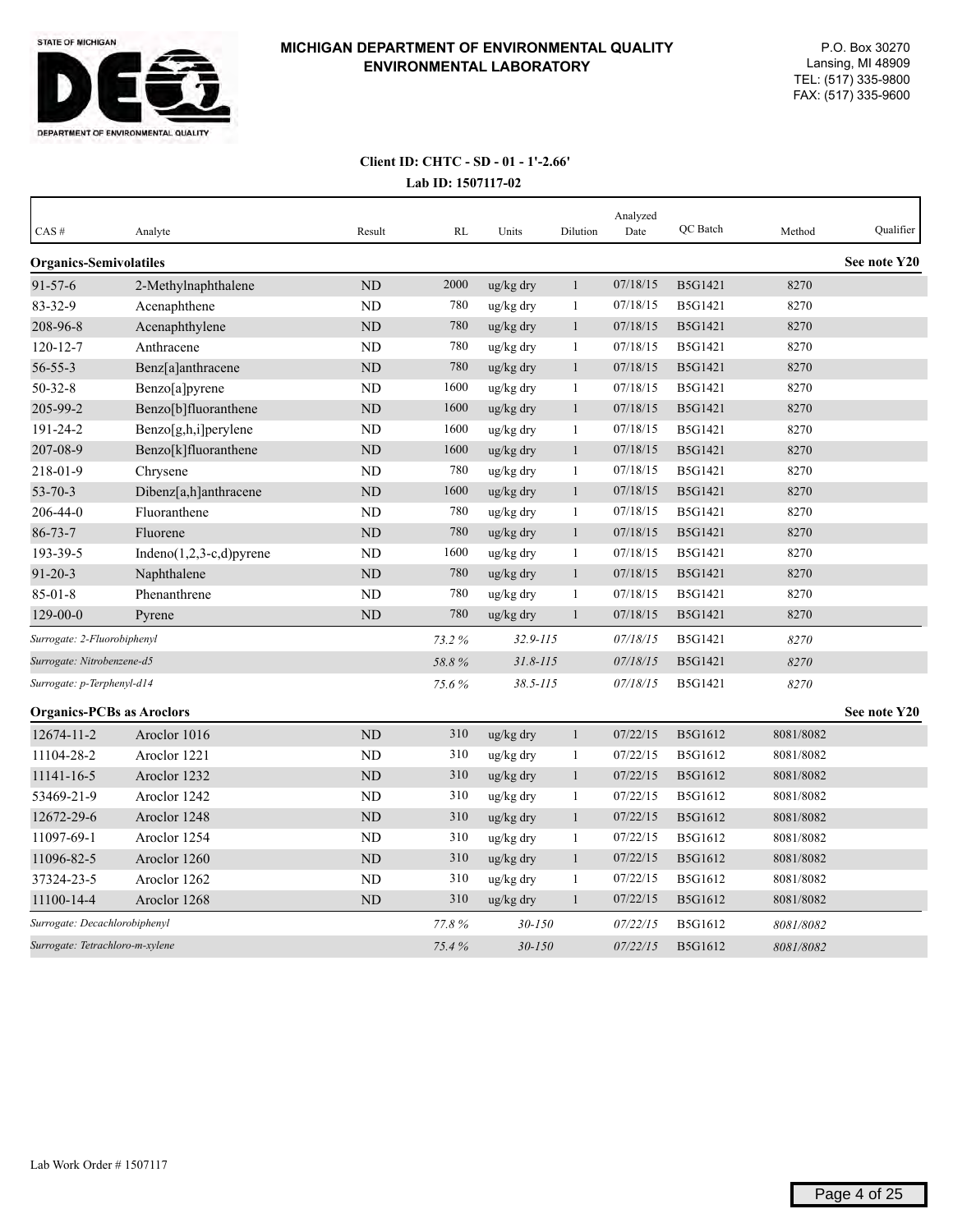

## **Client ID: CHTC - SD - 01 - 1'-2.66'**

| Lab ID: 1507117-02 |
|--------------------|
|                    |

| CAS#      | Analyte                             | Result | RL  | Units         | Dilution | Analyzed<br>Date | QC Batch       | Method | Qualifier |
|-----------|-------------------------------------|--------|-----|---------------|----------|------------------|----------------|--------|-----------|
|           | <b>Inorganics-General Chemistry</b> |        |     |               |          |                  |                |        |           |
| <b>TS</b> | % Total Solids                      | 64.0   | 0.1 | $\frac{0}{0}$ |          | 07/14/15         | <b>B5G1324</b> | 2540 B |           |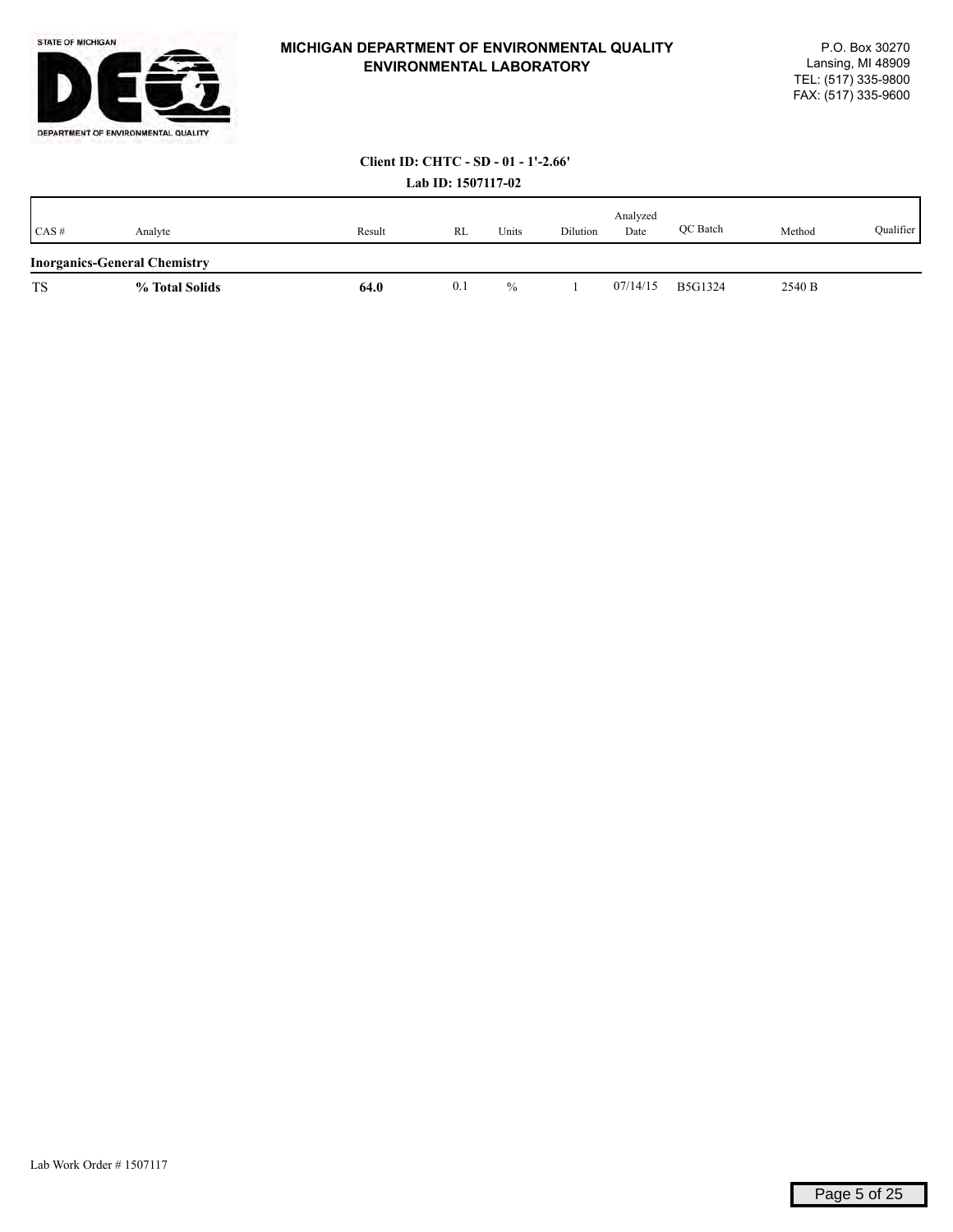

## **Lab ID: 1507117-03 Client ID: CHTC - SD - 02 - 0''-6''**

| CAS#                                | Analyte        | Result         | RL    | Units                 | Dilution | Analyzed<br>Date | QC Batch       | Method    | Qualifier |
|-------------------------------------|----------------|----------------|-------|-----------------------|----------|------------------|----------------|-----------|-----------|
|                                     |                |                |       |                       |          |                  |                |           |           |
| <b>Organics-PCBs as Aroclors</b>    |                |                |       |                       |          |                  |                |           |           |
| $12674 - 11 - 2$                    | Aroclor 1016   | N <sub>D</sub> | 130   | ug/kg dry             |          | 07/22/15         | B5G1612        | 8081/8082 |           |
| 11104-28-2                          | Aroclor 1221   | ND             | 130   | ug/kg dry             |          | 07/22/15         | B5G1612        | 8081/8082 |           |
| 11141-16-5                          | Aroclor 1232   | <b>ND</b>      | 130   | $\frac{u g}{k g}$ dry |          | 07/22/15         | B5G1612        | 8081/8082 |           |
| 53469-21-9                          | Aroclor 1242   | ND             | 130   | ug/kg dry             |          | 07/22/15         | B5G1612        | 8081/8082 |           |
| 12672-29-6                          | Aroclor 1248   | <b>ND</b>      | 130   | ug/kg dry             | $\perp$  | 07/22/15         | B5G1612        | 8081/8082 |           |
| 11097-69-1                          | Aroclor 1254   | ND             | 130   | ug/kg dry             |          | 07/22/15         | B5G1612        | 8081/8082 |           |
| 11096-82-5                          | Aroclor 1260   | ND             | 130   | $\frac{u g}{k g}$ dry |          | 07/22/15         | B5G1612        | 8081/8082 |           |
| 37324-23-5                          | Aroclor 1262   | ND             | 130   | ug/kg dry             |          | 07/22/15         | B5G1612        | 8081/8082 |           |
| 11100-14-4                          | Aroclor 1268   | ND             | 130   | ug/kg dry             |          | 07/22/15         | B5G1612        | 8081/8082 |           |
| Surrogate: Decachlorobiphenyl       |                |                | 85.6% | $30 - 150$            |          | 07/22/15         | B5G1612        | 8081/8082 |           |
| Surrogate: Tetrachloro-m-xylene     |                |                | 75.2% | $30 - 150$            |          | 07/22/15         | B5G1612        | 8081/8082 |           |
| <b>Inorganics-General Chemistry</b> |                |                |       |                       |          |                  |                |           |           |
| <b>TS</b>                           | % Total Solids | 79.2           | 0.1   | $\frac{0}{0}$         |          | 07/14/15         | <b>B5G1324</b> | 2540 B    |           |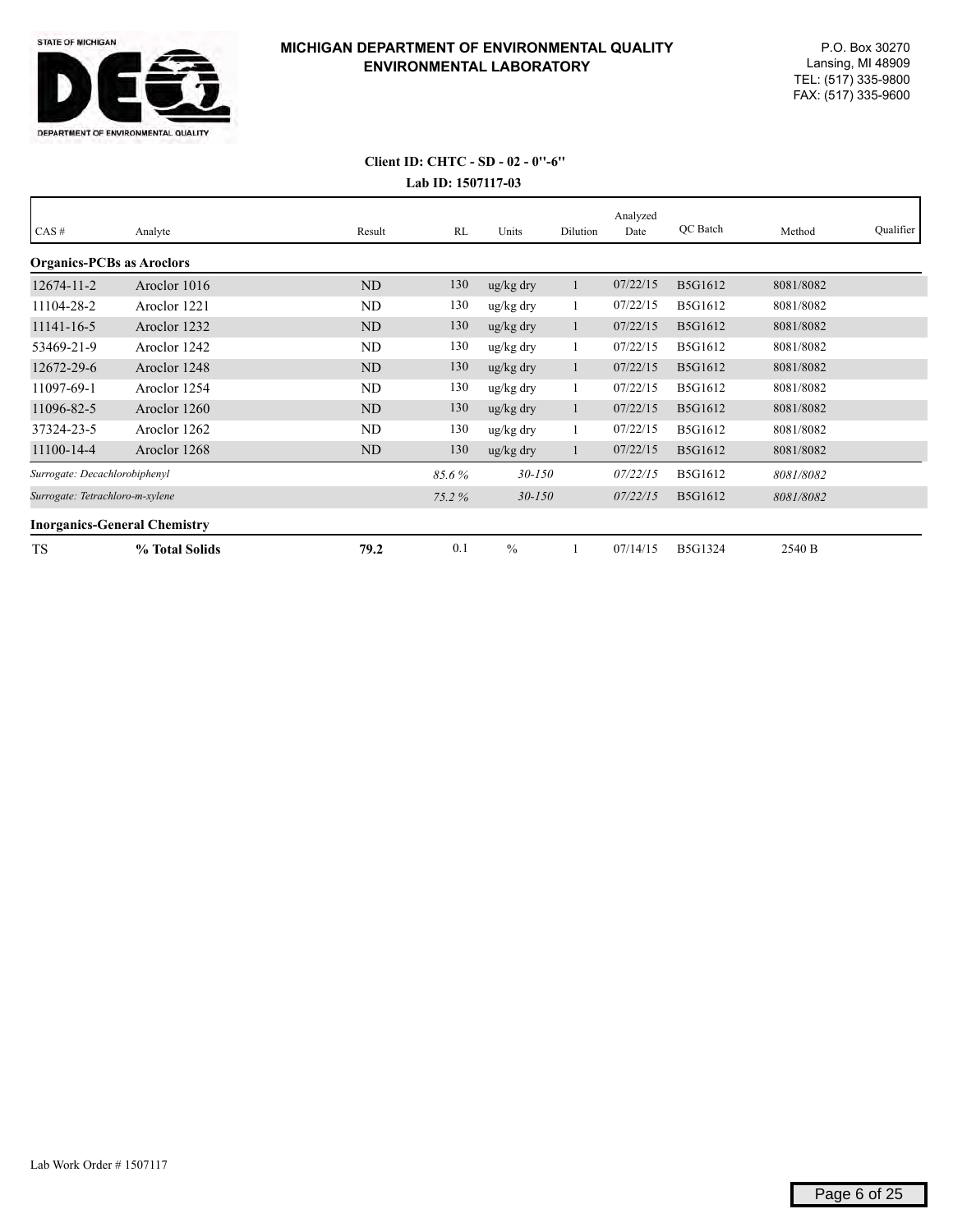

# **Lab ID: 1507117-04 Client ID: CHTC - SD - 02 - 1'-3'**

| CAS#                                | Analyte        | Result         | RL    | Units                 | Dilution | Analyzed<br>Date | QC Batch       | Method    | Qualifier |
|-------------------------------------|----------------|----------------|-------|-----------------------|----------|------------------|----------------|-----------|-----------|
| <b>Organics-PCBs as Aroclors</b>    |                |                |       |                       |          |                  |                |           |           |
| $12674 - 11 - 2$                    | Aroclor 1016   | <b>ND</b>      | 130   | $\frac{u g}{k g}$ dry |          | 07/22/15         | B5G1612        | 8081/8082 |           |
| 11104-28-2                          | Aroclor 1221   | ND             | 130   | ug/kg dry             |          | 07/22/15         | B5G1612        | 8081/8082 |           |
| 11141-16-5                          | Aroclor 1232   | <b>ND</b>      | 130   | $\frac{u g}{k g}$ dry |          | 07/22/15         | B5G1612        | 8081/8082 |           |
| 53469-21-9                          | Aroclor 1242   | ND             | 130   | ug/kg dry             |          | 07/22/15         | B5G1612        | 8081/8082 |           |
| 12672-29-6                          | Aroclor 1248   | ND             | 130   | ug/kg dry             |          | 07/22/15         | B5G1612        | 8081/8082 |           |
| 11097-69-1                          | Aroclor 1254   | ND             | 130   | ug/kg dry             |          | 07/22/15         | B5G1612        | 8081/8082 |           |
| 11096-82-5                          | Aroclor 1260   | N <sub>D</sub> | 130   | $\frac{u g}{k g}$ dry |          | 07/22/15         | B5G1612        | 8081/8082 |           |
| 37324-23-5                          | Aroclor 1262   | ND             | 130   | ug/kg dry             |          | 07/22/15         | B5G1612        | 8081/8082 |           |
| 11100-14-4                          | Aroclor 1268   | ND             | 130   | $\frac{u g}{k g}$ dry |          | 07/22/15         | B5G1612        | 8081/8082 |           |
| Surrogate: Decachlorobiphenyl       |                |                | 90.6% | $30 - 150$            |          | 07/22/15         | B5G1612        | 8081/8082 |           |
| Surrogate: Tetrachloro-m-xylene     |                |                | 68.7% | $30 - 150$            |          | 07/22/15         | B5G1612        | 8081/8082 |           |
| <b>Inorganics-General Chemistry</b> |                |                |       |                       |          |                  |                |           |           |
| <b>TS</b>                           | % Total Solids | 77.4           | 0.1   | $\frac{0}{0}$         |          | 07/14/15         | <b>B5G1324</b> | 2540 B    |           |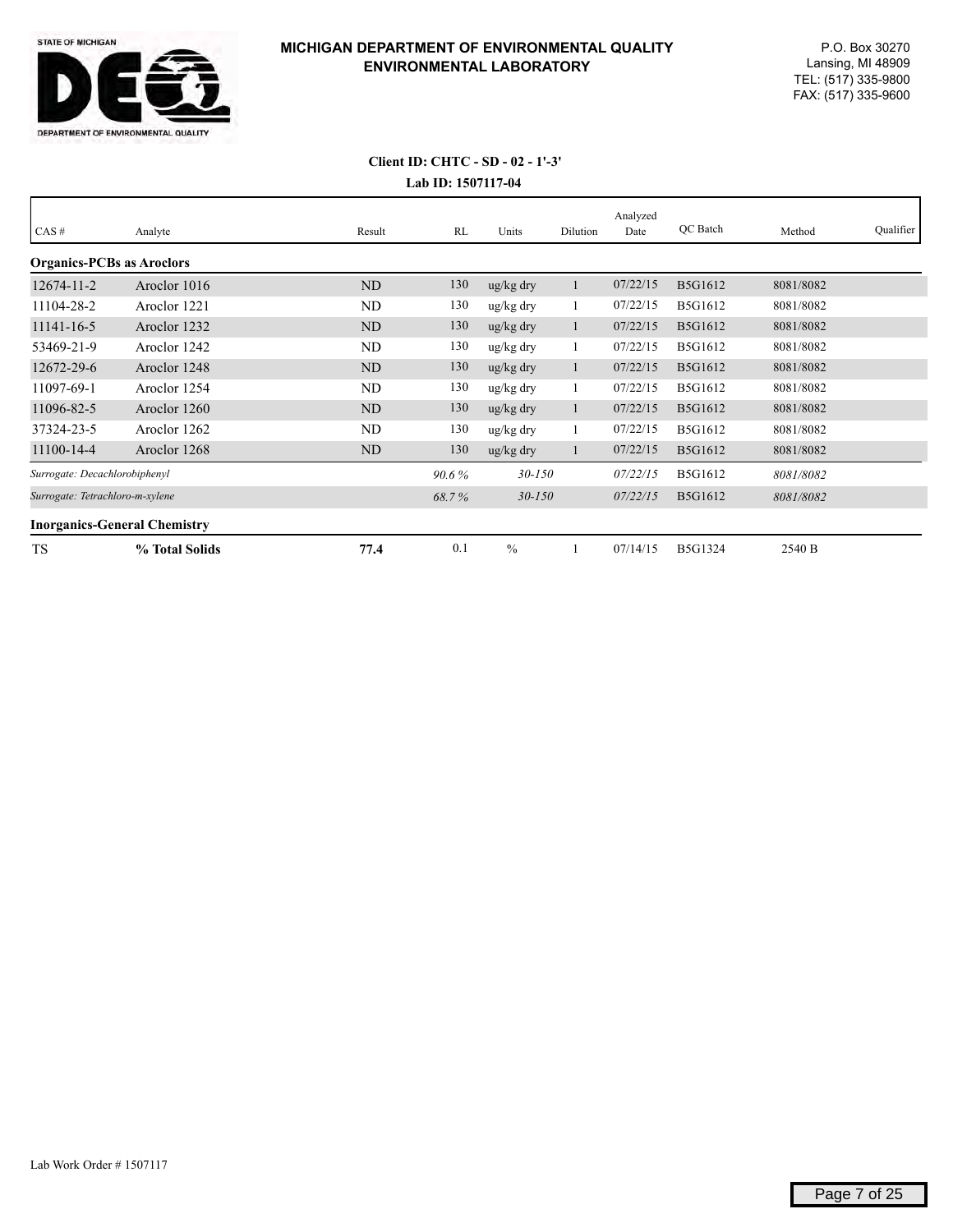

## **Lab ID: 1507117-05 Client ID: CHTC - SD - 02 - 3'-3.33'**

| CAS#                             | Analyte                             | Result         | RL    | Units                 | Dilution     | Analyzed<br>Date | QC Batch | Method    | Qualifier |
|----------------------------------|-------------------------------------|----------------|-------|-----------------------|--------------|------------------|----------|-----------|-----------|
| <b>Organics-PCBs as Aroclors</b> |                                     |                |       |                       |              |                  |          |           |           |
| $12674 - 11 - 2$                 | Aroclor 1016                        | <b>ND</b>      | 130   | $\frac{u g}{k g}$ dry |              | 07/22/15         | B5G1612  | 8081/8082 |           |
| 11104-28-2                       | Aroclor 1221                        | ND             | 130   | ug/kg dry             |              | 07/22/15         | B5G1612  | 8081/8082 |           |
| 11141-16-5                       | Aroclor 1232                        | ND             | 130   | $\frac{u g}{k g}$ dry | $\mathbf{1}$ | 07/22/15         | B5G1612  | 8081/8082 |           |
| 53469-21-9                       | Aroclor 1242                        | ND             | 130   | ug/kg dry             | $\mathbf{1}$ | 07/22/15         | B5G1612  | 8081/8082 |           |
| 12672-29-6                       | Aroclor 1248                        | N <sub>D</sub> | 130   | $\frac{u g}{k g}$ dry | 1            | 07/22/15         | B5G1612  | 8081/8082 |           |
| 11097-69-1                       | Aroclor 1254                        | ND             | 130   | ug/kg dry             |              | 07/22/15         | B5G1612  | 8081/8082 |           |
| 11096-82-5                       | Aroclor 1260                        | N <sub>D</sub> | 130   | ug/kg dry             | 1            | 07/22/15         | B5G1612  | 8081/8082 |           |
| 37324-23-5                       | Aroclor 1262                        | ND             | 130   | $\frac{u g}{k g}$ dry |              | 07/22/15         | B5G1612  | 8081/8082 |           |
| 11100-14-4                       | Aroclor 1268                        | ND             | 130   | $\frac{u g}{k g}$ dry |              | 07/22/15         | B5G1612  | 8081/8082 |           |
| Surrogate: Decachlorobiphenyl    |                                     |                | 115%  | $30 - 150$            |              | 07/22/15         | B5G1612  | 8081/8082 |           |
| Surrogate: Tetrachloro-m-xylene  |                                     |                | 99.2% | $30 - 150$            |              | 07/22/15         | B5G1612  | 8081/8082 |           |
|                                  | <b>Inorganics-General Chemistry</b> |                |       |                       |              |                  |          |           |           |
| <b>TS</b>                        | % Total Solids                      | 77.0           | 0.1   | $\frac{0}{0}$         |              | 07/14/15         | B5G1324  | 2540 B    |           |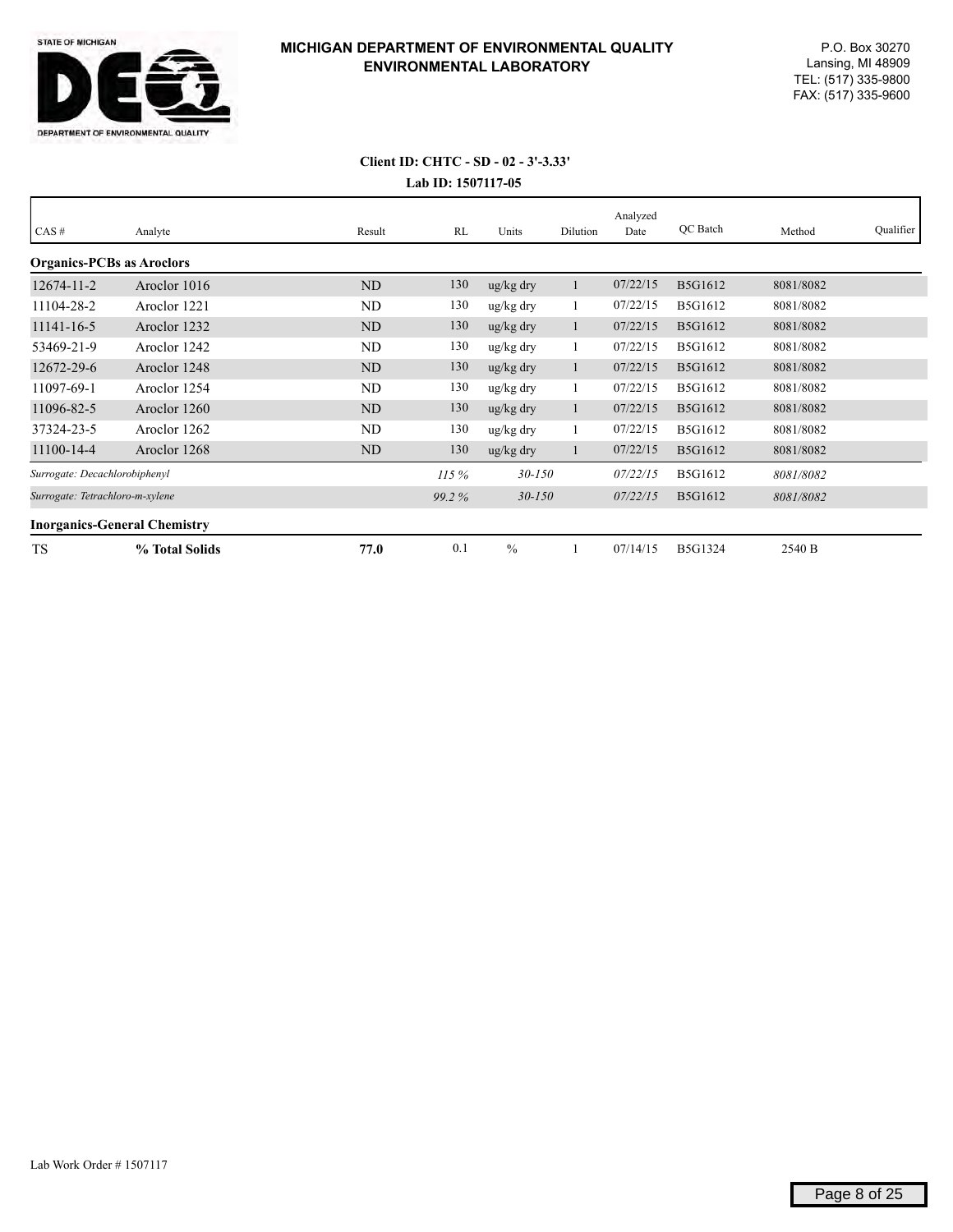

## **Lab ID: 1507117-06 Client ID: CHTC - SD - 03 - 0''-6''**

| $CAS \#$                         | Analyte                             | Result    | RL    | Units      | Dilution     | Analyzed<br>Date | QC Batch       | Method     | Qualifier    |
|----------------------------------|-------------------------------------|-----------|-------|------------|--------------|------------------|----------------|------------|--------------|
| <b>Organics-PCBs as Aroclors</b> |                                     |           |       |            |              |                  |                |            | See note Y20 |
| 12674-11-2                       | Aroclor 1016                        | <b>ND</b> | 400   | ug/kg dry  | $\mathbf{1}$ | 07/22/15         | B5G1612        | 8081/8082  |              |
| 11104-28-2                       | Aroclor 1221                        | ND        | 400   | ug/kg dry  | $\mathbf{1}$ | 07/22/15         | B5G1612        | 8081/8082  |              |
| 11141-16-5                       | Aroclor 1232                        | ND        | 400   | ug/kg dry  | $\mathbf{1}$ | 07/22/15         | B5G1612        | 8081/8082  |              |
| 53469-21-9                       | Aroclor 1242                        | <b>ND</b> | 400   | ug/kg dry  | $\mathbf{1}$ | 07/22/15         | B5G1612        | 8081/8082  |              |
| 12672-29-6                       | Aroclor 1248                        | <b>ND</b> | 400   | ug/kg dry  | $\mathbf{1}$ | 07/22/15         | B5G1612        | 8081/8082  |              |
| 11097-69-1                       | Aroclor 1254                        | <b>ND</b> | 400   | ug/kg dry  | $\mathbf{1}$ | 07/22/15         | B5G1612        | 8081/8082  |              |
| 11096-82-5                       | Aroclor 1260                        | <b>ND</b> | 400   | ug/kg dry  | $\mathbf{1}$ | 07/22/15         | B5G1612        | 8081/8082  |              |
| 37324-23-5                       | Aroclor 1262                        | ND        | 400   | ug/kg dry  | 1            | 07/22/15         | B5G1612        | 8081/8082  |              |
| 11100-14-4                       | Aroclor 1268                        | ND        | 400   | ug/kg dry  | $\mathbf{1}$ | 07/22/15         | B5G1612        | 8081/8082  |              |
| Surrogate: Decachlorobiphenyl    |                                     |           | 91.5% | $30 - 150$ |              | 07/22/15         | B5G1612        | 8081/8082  |              |
| Surrogate: Tetrachloro-m-xylene  |                                     |           | 81.1% | $30 - 150$ |              | 07/22/15         | B5G1612        | 8081/8082  |              |
|                                  | <b>Inorganics-General Chemistry</b> |           |       |            |              |                  |                |            |              |
| <b>TS</b>                        | % Total Solids                      | 50.5      | 0.1   | $\%$       | 1            | 07/14/15         | B5G1324        | 2540 B     |              |
| $57 - 12 - 5$                    | Total Cyanide                       | ND        | 0.20  | mg/kg dry  | $\mathbf{1}$ | 07/22/15         | B5G2013        | ASTM D7284 |              |
| <b>Inorganics-Metals</b>         |                                     |           |       |            |              |                  |                |            |              |
| 7429-90-5                        | <b>Aluminium</b>                    | 12000     | 100   | mg/kg dry  | 1000         | 07/22/15         | <b>B5G1701</b> | 6020/200.8 |              |
| 7440-36-0                        | Antimony                            | ND        | 0.3   | mg/kg dry  | 10           | 07/23/15         | B5G2111        | 6020/200.8 |              |
| 7440-38-2                        | Arsenic                             | 5.4       | 0.5   | mg/kg dry  | 10           | 07/20/15         | <b>B5G1701</b> | 6020/200.8 |              |
| 7440-39-3                        | <b>Barium</b>                       | 78        | 1.0   | mg/kg dry  | 10           | 07/20/15         | <b>B5G1701</b> | 6020/200.8 |              |
| 7440-41-7                        | <b>Beryllium</b>                    | 0.7       | 0.2   | mg/kg dry  | 10           | 07/20/15         | B5G1701        | 6020/200.8 |              |
| 7440-43-9                        | Cadmium                             | 0.2       | 0.2   | mg/kg dry  | 10           | 07/20/15         | <b>B5G1701</b> | 6020/200.8 |              |
| 7440-47-3                        | Chromium                            | 32        | 2.0   | mg/kg dry  | 10           | 07/20/15         | <b>B5G1701</b> | 6020/200.8 | A09          |
| 7440-48-4                        | Cobalt                              | 13        | 0.5   | mg/kg dry  | 10           | 07/20/15         | <b>B5G1701</b> | 6020/200.8 | A09          |
| 7440-50-8                        | Copper                              | 1400      | 100   | mg/kg dry  | 1000         | 07/22/15         | <b>B5G1701</b> | 6020/200.8 |              |
| 7439-89-6                        | <b>Iron</b>                         | 19000     | 5.0   | mg/kg dry  | 10           | 07/28/15         | <b>B5G1701</b> | 6010/200.7 |              |
| 7439-92-1                        | Lead                                | 20        | 1.0   | mg/kg dry  | 10           | 07/20/15         | <b>B5G1701</b> | 6020/200.8 |              |
| 7439-93-2                        | Lithium                             | 6.7       | 0.2   | mg/kg dry  | $\mathbf{1}$ | 07/28/15         | <b>B5G1701</b> | 6010/200.7 |              |
| 7439-95-4                        | <b>Magnesium</b>                    | 9400      | 50    | mg/kg dry  | 10           | 07/28/15         | <b>B5G1701</b> | 6010/200.7 |              |
| 7439-96-5                        | <b>Manganese</b>                    | 520       | 1.0   | mg/kg dry  | 10           | 07/20/15         | <b>B5G1701</b> | 6020/200.8 | A09          |
| 7439-97-6                        | Mercury                             | $\rm ND$  | 0.1   | mg/kg dry  | $\mathbf{1}$ | 07/16/15         | B5G1420        | 7471/245.5 |              |
| 7440-02-0                        | <b>Nickel</b>                       | 36        | 1.0   | mg/kg dry  | 10           | 07/20/15         | B5G1701        | 6020/200.8 |              |
| 7782-49-2                        | Selenium                            | $\rm ND$  | 0.2   | mg/kg dry  | 10           | 07/20/15         | B5G1701        | 6020/200.8 |              |
| 7440-22-4                        | <b>Silver</b>                       | 1.5       | 0.1   | mg/kg dry  | $10\,$       | 07/20/15         | B5G1701        | 6020/200.8 |              |
| 7440-28-0                        | Thallium                            | ND        | 0.5   | mg/kg dry  | $10\,$       | 07/20/15         | <b>B5G1701</b> | 6020/200.8 |              |
| 7440-66-6                        | Zinc                                | $75\,$    | 1.0   | mg/kg dry  | $10\,$       | 07/20/15         | B5G1701        | 6020/200.8 |              |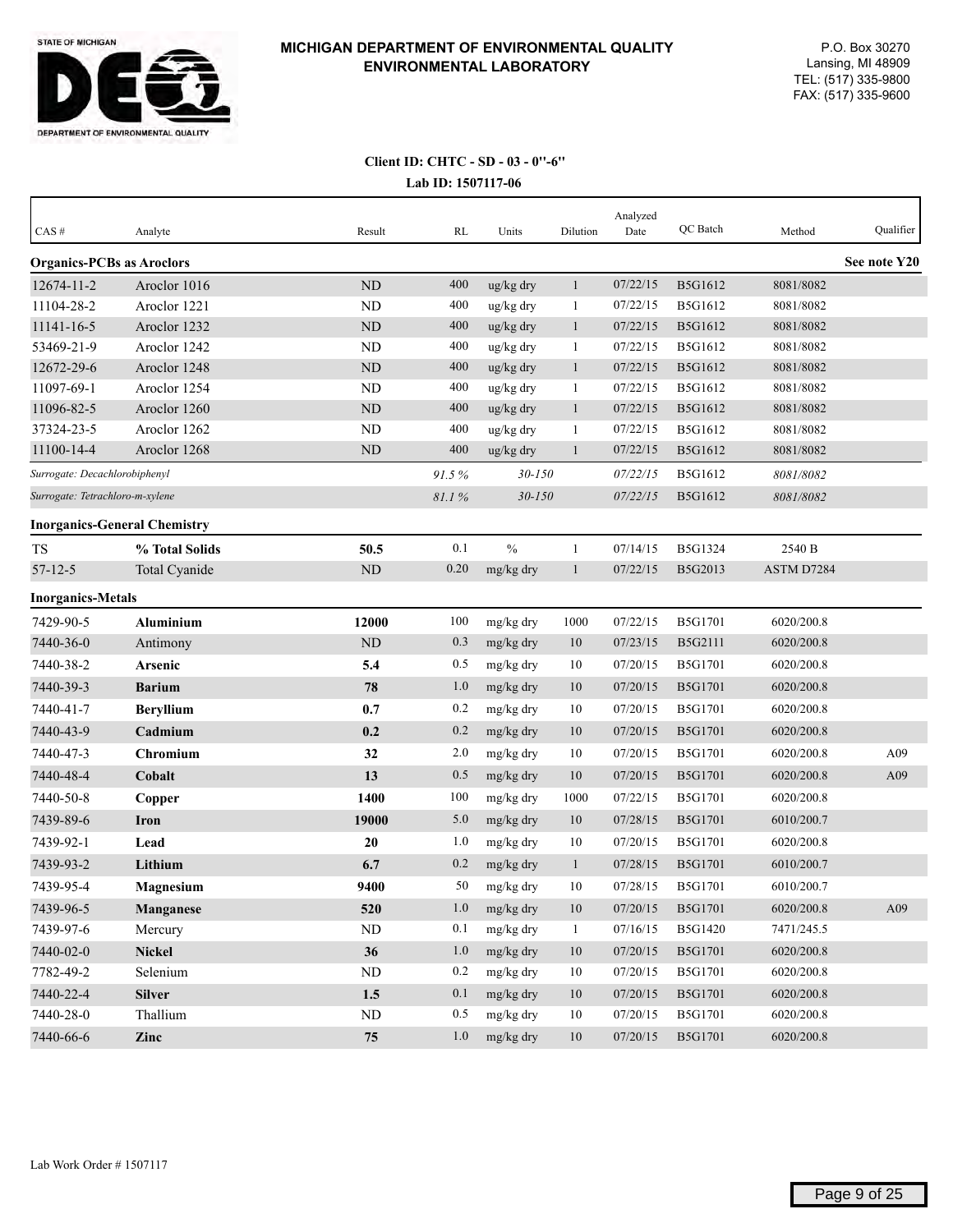

# **Lab ID: 1507117-07 Client ID: CHTC - SD - 03 - 1'-3'**

| CAS#                             | Analyte                     | Result         | RL    | Units        | Dilution     | Analyzed<br>Date | QC Batch       | Method    | Qualifier    |
|----------------------------------|-----------------------------|----------------|-------|--------------|--------------|------------------|----------------|-----------|--------------|
| <b>Organics-Semivolatiles</b>    |                             |                |       |              |              |                  |                |           | See note Y20 |
| $91 - 57 - 6$                    | 2-Methylnaphthalene         | <b>ND</b>      | 660   | ug/kg dry    | $\mathbf{1}$ | 07/18/15         | B5G1421        | 8270      |              |
| 83-32-9                          | Acenaphthene                | ND             | 260   | ug/kg dry    | 1            | 07/18/15         | B5G1421        | 8270      |              |
| 208-96-8                         | Acenaphthylene              | <b>ND</b>      | 260   | ug/kg dry    | $\mathbf{1}$ | 07/18/15         | B5G1421        | 8270      |              |
| $120 - 12 - 7$                   | Anthracene                  | <b>ND</b>      | 260   | ug/kg dry    | $\mathbf{1}$ | 07/18/15         | B5G1421        | 8270      |              |
| $56 - 55 - 3$                    | Benz[a]anthracene           | <b>ND</b>      | 260   | ug/kg dry    | 1            | 07/18/15         | <b>B5G1421</b> | 8270      |              |
| $50 - 32 - 8$                    | Benzo[a]pyrene              | <b>ND</b>      | 530   | ug/kg dry    | $\mathbf{1}$ | 07/18/15         | <b>B5G1421</b> | 8270      |              |
| 205-99-2                         | Benzo[b]fluoranthene        | <b>ND</b>      | 530   | ug/kg dry    | $\mathbf{1}$ | 07/18/15         | B5G1421        | 8270      |              |
| 191-24-2                         | Benzo[g,h,i]perylene        | ND             | 530   | ug/kg dry    | $\mathbf{1}$ | 07/18/15         | <b>B5G1421</b> | 8270      |              |
| 207-08-9                         | Benzo[k]fluoranthene        | <b>ND</b>      | 530   | ug/kg dry    | 1            | 07/18/15         | B5G1421        | 8270      |              |
| 218-01-9                         | Chrysene                    | ND             | 260   | ug/kg dry    | $\mathbf{1}$ | 07/18/15         | <b>B5G1421</b> | 8270      |              |
| $53 - 70 - 3$                    | Dibenz[a,h]anthracene       | <b>ND</b>      | 530   | ug/kg dry    | $\mathbf{1}$ | 07/18/15         | B5G1421        | 8270      |              |
| 206-44-0                         | Fluoranthene                | ND             | 260   | ug/kg dry    | $\mathbf{1}$ | 07/18/15         | B5G1421        | 8270      |              |
| $86 - 73 - 7$                    | Fluorene                    | <b>ND</b>      | 260   | ug/kg dry    | $\mathbf{1}$ | 07/18/15         | B5G1421        | 8270      |              |
| 193-39-5                         | Indeno $(1,2,3-c,d)$ pyrene | <b>ND</b>      | 530   | ug/kg dry    | $\mathbf{1}$ | 07/18/15         | B5G1421        | 8270      |              |
| $91 - 20 - 3$                    | Naphthalene                 | N <sub>D</sub> | 260   | ug/kg dry    | 1            | 07/18/15         | B5G1421        | 8270      |              |
| $85 - 01 - 8$                    | Phenanthrene                | ND             | 260   | ug/kg dry    | $\mathbf{1}$ | 07/18/15         | B5G1421        | 8270      |              |
| $129 - 00 - 0$                   | Pyrene                      | ND             | 260   | ug/kg dry    | 1            | 07/18/15         | B5G1421        | 8270      |              |
| Surrogate: 2-Fluorobiphenyl      |                             |                | 73.1% | $32.9 - 115$ |              | 07/18/15         | B5G1421        | 8270      |              |
| Surrogate: Nitrobenzene-d5       |                             |                | 59.5% | $31.8 - 115$ |              | 07/18/15         | B5G1421        | 8270      |              |
| Surrogate: p-Terphenyl-d14       |                             |                | 68.8% | $38.5 - 115$ |              | 07/18/15         | <b>B5G1421</b> | 8270      |              |
| <b>Organics-PCBs as Aroclors</b> |                             |                |       |              |              |                  |                |           |              |
| 12674-11-2                       | Aroclor 1016                | <b>ND</b>      | 130   | ug/kg dry    | $\mathbf{1}$ | 07/22/15         | B5G1612        | 8081/8082 |              |
| 11104-28-2                       | Aroclor 1221                | <b>ND</b>      | 130   | ug/kg dry    | $\mathbf{1}$ | 07/22/15         | B5G1612        | 8081/8082 |              |
| 11141-16-5                       | Aroclor 1232                | <b>ND</b>      | 130   | ug/kg dry    | 1            | 07/22/15         | B5G1612        | 8081/8082 |              |
| 53469-21-9                       | Aroclor 1242                | ND             | 130   | ug/kg dry    | 1            | 07/22/15         | B5G1612        | 8081/8082 |              |
| 12672-29-6                       | Aroclor 1248                | ND             | 130   | ug/kg dry    | 1            | 07/22/15         | B5G1612        | 8081/8082 |              |
| 11097-69-1                       | Aroclor 1254                | <b>ND</b>      | 130   | ug/kg dry    | $\mathbf{1}$ | 07/22/15         | B5G1612        | 8081/8082 |              |
| 11096-82-5                       | Aroclor 1260                | ND             | 130   | ug/kg dry    | 1            | 07/22/15         | B5G1612        | 8081/8082 |              |
| 37324-23-5                       | Aroclor 1262                | <b>ND</b>      | 130   | ug/kg dry    | 1            | 07/22/15         | B5G1612        | 8081/8082 |              |
| 11100-14-4                       | Aroclor 1268                | ND             | 130   | ug/kg dry    | 1            | 07/22/15         | B5G1612        | 8081/8082 |              |
| Surrogate: Decachlorobiphenyl    |                             |                | 89.6% | $30 - 150$   |              | 07/22/15         | B5G1612        | 8081/8082 |              |
| Surrogate: Tetrachloro-m-xylene  |                             |                | 82.5% | $30 - 150$   |              | 07/22/15         | <b>B5G1612</b> | 8081/8082 |              |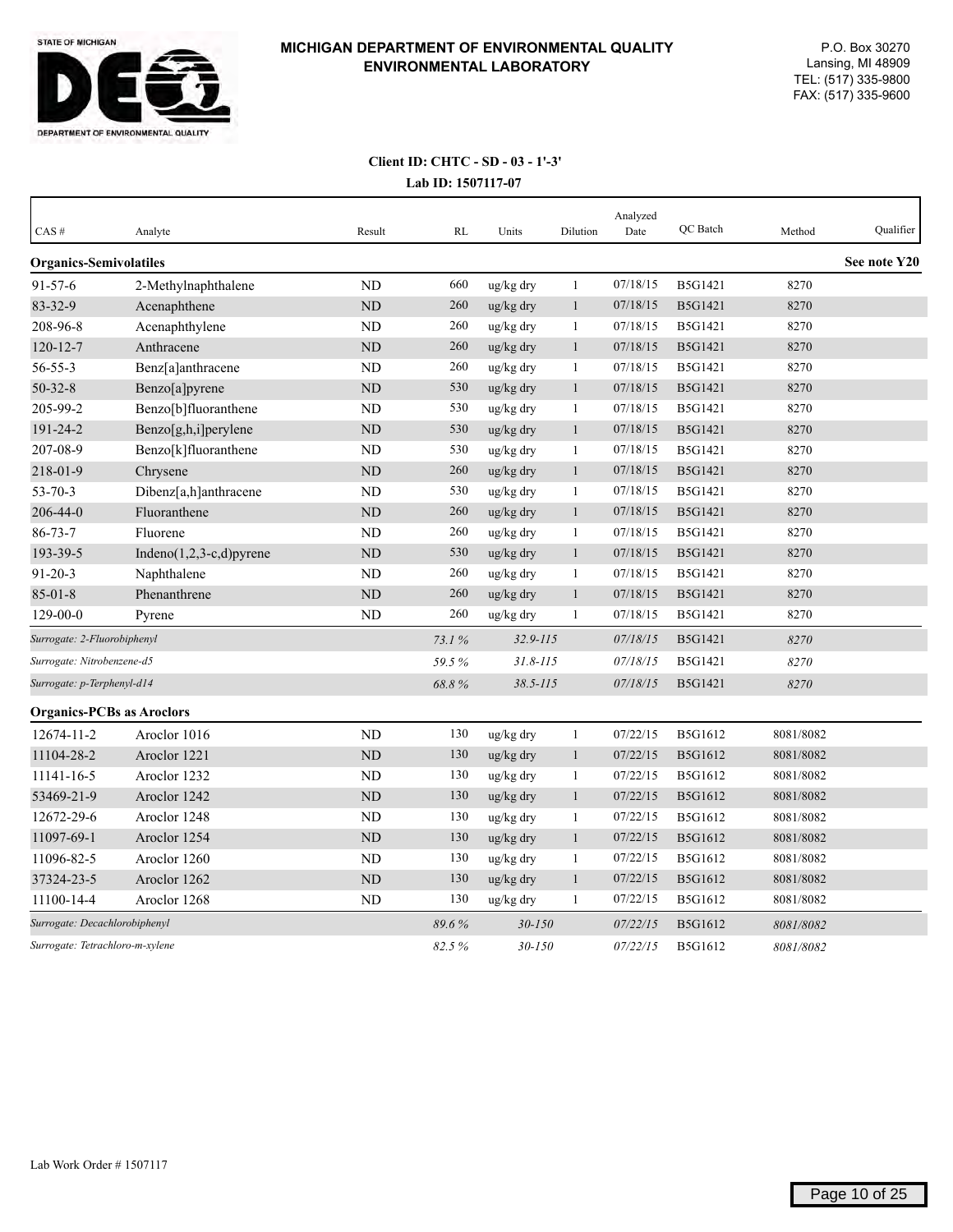

# **Client ID: CHTC - SD - 03 - 1'-3'**

|           |                                     |        | Lab ID: 1507117-07 |               |          |                  |          |        |           |
|-----------|-------------------------------------|--------|--------------------|---------------|----------|------------------|----------|--------|-----------|
| CAS#      | Analyte                             | Result | RL                 | Units         | Dilution | Analyzed<br>Date | OC Batch | Method | Qualifier |
|           | <b>Inorganics-General Chemistry</b> |        |                    |               |          |                  |          |        |           |
| <b>TS</b> | % Total Solids                      | 75.7   | 0.1                | $\frac{0}{0}$ |          | 07/14/15         | B5G1324  | 2540 B |           |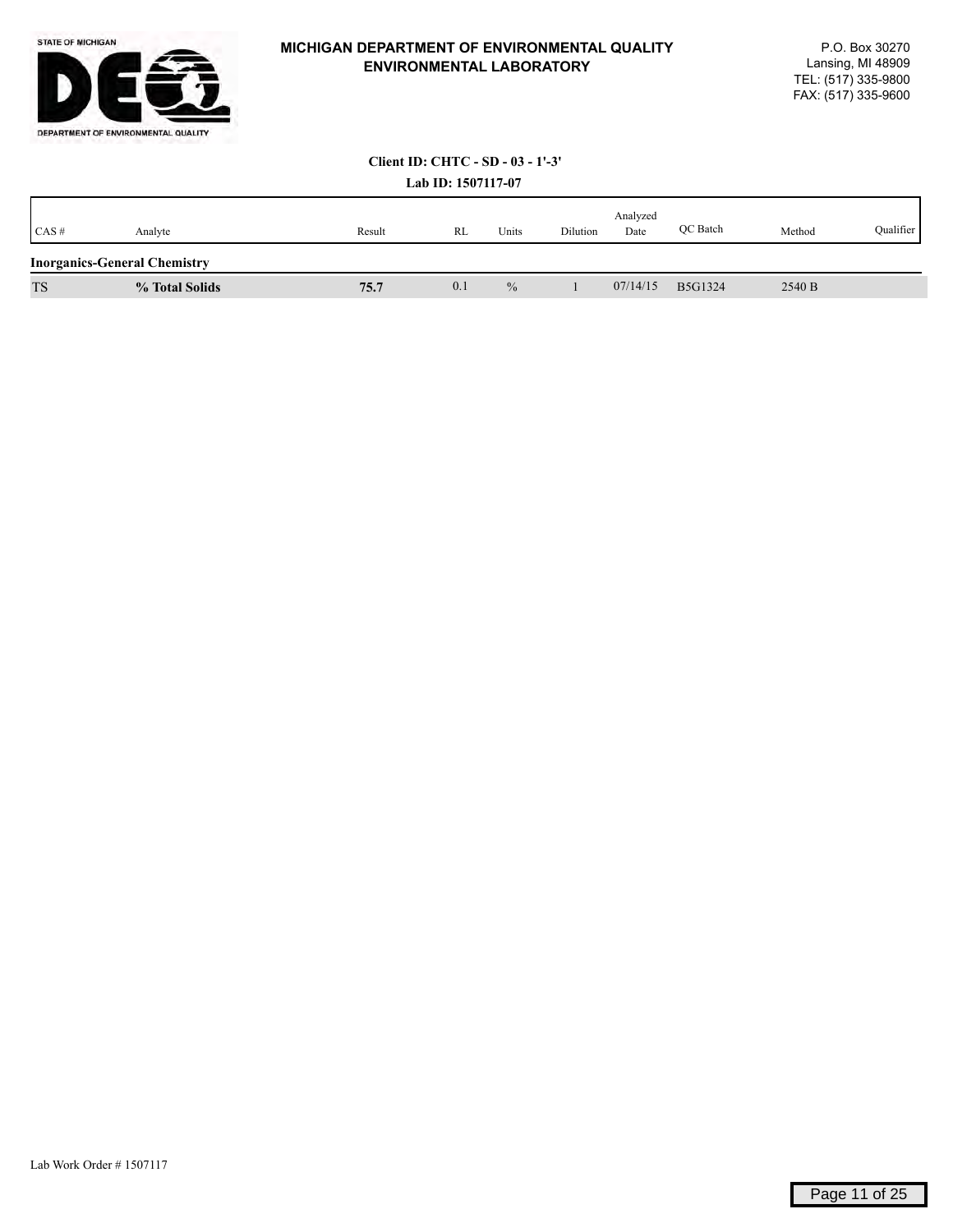

## **Lab ID: 1507117-08 Client ID: CHTC - SD - 03 - 3'-4.66'**

| CAS#                             | Analyte                             | Result    | RL    | Units                 | Dilution     | Analyzed<br>Date | QC Batch       | Method    | Qualifier |
|----------------------------------|-------------------------------------|-----------|-------|-----------------------|--------------|------------------|----------------|-----------|-----------|
| <b>Organics-PCBs as Aroclors</b> |                                     |           |       |                       |              |                  |                |           |           |
| 12674-11-2                       | Aroclor 1016                        | <b>ND</b> | 130   | ug/kg dry             |              | 07/22/15         | B5G1612        | 8081/8082 |           |
| 11104-28-2                       | Aroclor 1221                        | <b>ND</b> | 130   | ug/kg dry             | $\mathbf{I}$ | 07/22/15         | B5G1612        | 8081/8082 |           |
| 11141-16-5                       | Aroclor 1232                        | ND        | 130   | ug/kg dry             |              | 07/22/15         | B5G1612        | 8081/8082 |           |
| 53469-21-9                       | Aroclor 1242                        | <b>ND</b> | 130   | ug/kg dry             |              | 07/22/15         | B5G1612        | 8081/8082 |           |
| 12672-29-6                       | Aroclor 1248                        | <b>ND</b> | 130   | ug/kg dry             |              | 07/22/15         | B5G1612        | 8081/8082 |           |
| 11097-69-1                       | Aroclor 1254                        | ND        | 130   | ug/kg dry             |              | 07/22/15         | B5G1612        | 8081/8082 |           |
| 11096-82-5                       | Aroclor 1260                        | ND        | 130   | ug/kg dry             |              | 07/22/15         | B5G1612        | 8081/8082 |           |
| 37324-23-5                       | Aroclor 1262                        | <b>ND</b> | 130   | $\frac{u g}{k g}$ dry | Ι.           | 07/22/15         | B5G1612        | 8081/8082 |           |
| 11100-14-4                       | Aroclor 1268                        | ND        | 130   | ug/kg dry             |              | 07/22/15         | B5G1612        | 8081/8082 |           |
| Surrogate: Decachlorobiphenyl    |                                     |           | 87.0% | $30 - 150$            |              | 07/22/15         | B5G1612        | 8081/8082 |           |
| Surrogate: Tetrachloro-m-xylene  |                                     |           | 77.5% | $30 - 150$            |              | 07/22/15         | <b>B5G1612</b> | 8081/8082 |           |
|                                  | <b>Inorganics-General Chemistry</b> |           |       |                       |              |                  |                |           |           |
| <b>TS</b>                        | % Total Solids                      | 78.4      | 0.1   | $\frac{0}{0}$         |              | 07/14/15         | <b>B5G1324</b> | 2540 B    |           |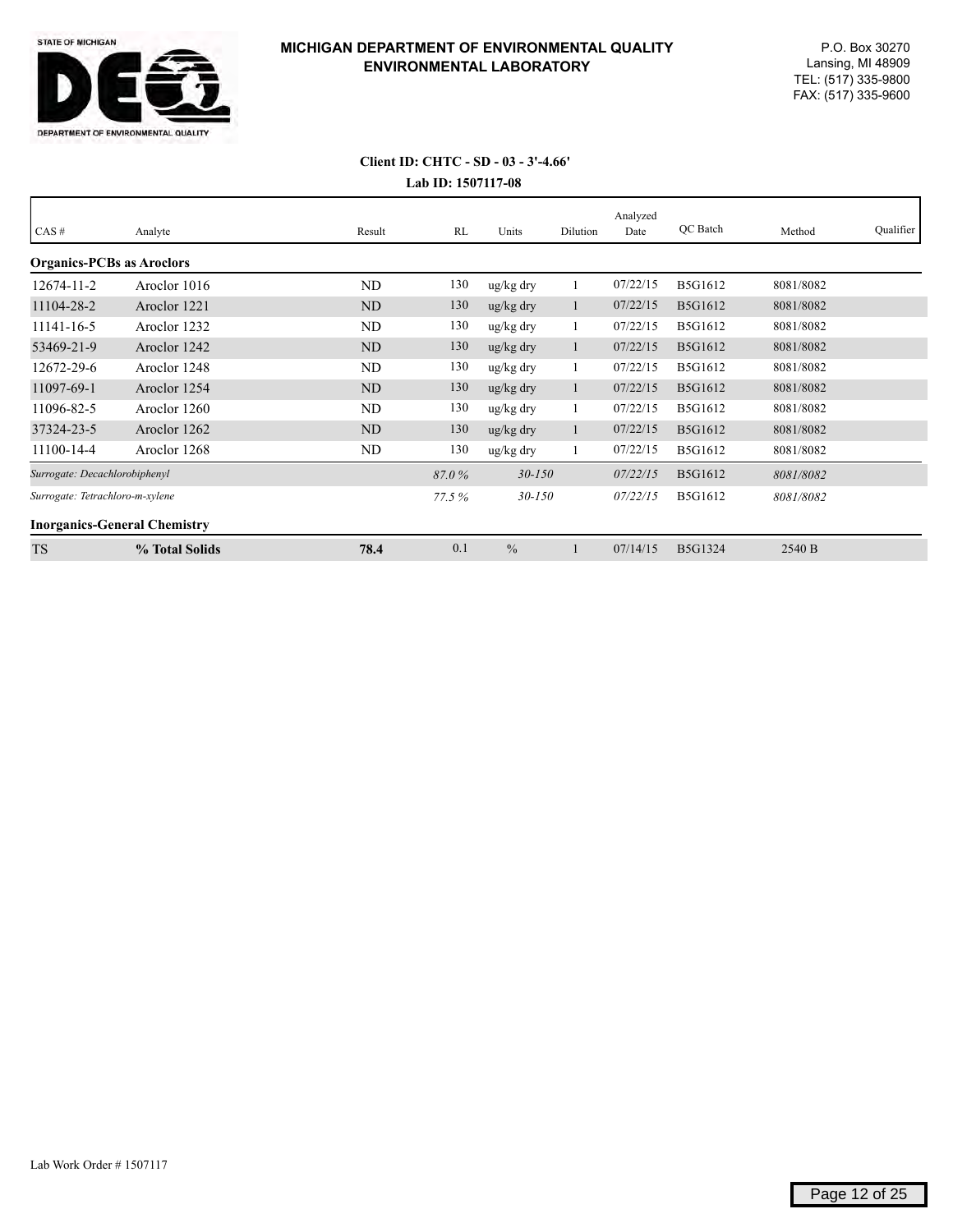

## **Lab ID: 1507117-09 Client ID: CHTC - SD - 04 - 0''-6''**

| CAS#                             | Analyte                     | Result         | <b>RL</b> | Units           | Dilution     | Analyzed<br>Date | QC Batch       | Method    | Qualifier    |
|----------------------------------|-----------------------------|----------------|-----------|-----------------|--------------|------------------|----------------|-----------|--------------|
| <b>Organics-Semivolatiles</b>    |                             |                |           |                 |              |                  |                |           | See note Y20 |
| $91 - 57 - 6$                    | 2-Methylnaphthalene         | <b>ND</b>      | 2100      | ug/kg dry       | $\mathbf{1}$ | 07/22/15         | <b>B5G1518</b> | 8270      |              |
| 83-32-9                          | Acenaphthene                | ND             | 840       | ug/kg dry       | $\mathbf{1}$ | 07/22/15         | <b>B5G1518</b> | 8270      |              |
| 208-96-8                         | Acenaphthylene              | N <sub>D</sub> | 840       | ug/kg dry       | $\mathbf{1}$ | 07/22/15         | <b>B5G1518</b> | 8270      |              |
| $120 - 12 - 7$                   | Anthracene                  | <b>ND</b>      | 840       | ug/kg dry       | $\mathbf{1}$ | 07/22/15         | B5G1518        | 8270      |              |
| $56 - 55 - 3$                    | Benz[a]anthracene           | <b>ND</b>      | 840       | ug/kg dry       | 1            | 07/22/15         | <b>B5G1518</b> | 8270      |              |
| $50 - 32 - 8$                    | Benzo[a]pyrene              | ND             | 1700      | ug/kg dry       | $\mathbf{1}$ | 07/22/15         | <b>B5G1518</b> | 8270      |              |
| 205-99-2                         | Benzo[b]fluoranthene        | <b>ND</b>      | 1700      | ug/kg dry       | $\mathbf{1}$ | 07/22/15         | <b>B5G1518</b> | 8270      |              |
| 191-24-2                         | Benzo[g,h,i]perylene        | ND             | 1700      | ug/kg dry       | $\mathbf{1}$ | 07/22/15         | <b>B5G1518</b> | 8270      |              |
| 207-08-9                         | Benzo[k]fluoranthene        | <b>ND</b>      | 1700      | ug/kg dry       | $\mathbf{1}$ | 07/22/15         | <b>B5G1518</b> | 8270      |              |
| 218-01-9                         | Chrysene                    | <b>ND</b>      | 840       | ug/kg dry       | $\mathbf{1}$ | 07/22/15         | <b>B5G1518</b> | 8270      |              |
| $53 - 70 - 3$                    | Dibenz[a,h]anthracene       | ND             | 1700      | ug/kg dry       | 1            | 07/22/15         | <b>B5G1518</b> | 8270      |              |
| $206 - 44 - 0$                   | Fluoranthene                | <b>ND</b>      | 840       | ug/kg dry       | $\mathbf{1}$ | 07/22/15         | <b>B5G1518</b> | 8270      |              |
| $86 - 73 - 7$                    | Fluorene                    | <b>ND</b>      | 840       | ug/kg dry       | $\mathbf{1}$ | 07/22/15         | <b>B5G1518</b> | 8270      |              |
| 193-39-5                         | Indeno $(1,2,3-c,d)$ pyrene | ND             | 1700      | $\rm ug/kg$ dry | $\mathbf{1}$ | 07/22/15         | <b>B5G1518</b> | 8270      |              |
| $91 - 20 - 3$                    | Naphthalene                 | <b>ND</b>      | 840       | ug/kg dry       | $\mathbf{1}$ | 07/22/15         | <b>B5G1518</b> | 8270      |              |
| $85 - 01 - 8$                    | Phenanthrene                | <b>ND</b>      | 840       | ug/kg dry       | $\mathbf{1}$ | 07/22/15         | <b>B5G1518</b> | 8270      |              |
| $129 - 00 - 0$                   | Pyrene                      | <b>ND</b>      | 840       | ug/kg dry       | 1            | 07/22/15         | <b>B5G1518</b> | 8270      |              |
| Surrogate: 2-Fluorobiphenyl      |                             |                | 65.9%     | $32.9 - 115$    |              | 07/22/15         | <b>B5G1518</b> | 8270      |              |
| Surrogate: Nitrobenzene-d5       |                             |                | 56.5%     | $31.8 - 115$    |              | 07/22/15         | <b>B5G1518</b> | 8270      |              |
| Surrogate: p-Terphenyl-d14       |                             |                | 105 %     | $38.5 - 115$    |              | 07/22/15         | <b>B5G1518</b> | 8270      |              |
| <b>Organics-PCBs as Aroclors</b> |                             |                |           |                 |              |                  |                |           | See note Y20 |
| 12674-11-2                       | Aroclor 1016                | <b>ND</b>      | 340       | ug/kg dry       | $\mathbf{1}$ | 07/22/15         | B5G1612        | 8081/8082 |              |
| 11104-28-2                       | Aroclor 1221                | <b>ND</b>      | 340       | ug/kg dry       | $\mathbf{1}$ | 07/22/15         | <b>B5G1612</b> | 8081/8082 |              |
| 11141-16-5                       | Aroclor 1232                | <b>ND</b>      | 340       | ug/kg dry       | $\mathbf{1}$ | 07/22/15         | B5G1612        | 8081/8082 |              |
| 53469-21-9                       | Aroclor 1242                | <b>ND</b>      | 340       | ug/kg dry       | $\mathbf{1}$ | 07/22/15         | B5G1612        | 8081/8082 |              |
| 12672-29-6                       | Aroclor 1248                | <b>ND</b>      | 340       | ug/kg dry       | $\mathbf{1}$ | 07/22/15         | B5G1612        | 8081/8082 |              |
| 11097-69-1                       | Aroclor 1254                | ND             | 340       | ug/kg dry       | $\mathbf{1}$ | 07/22/15         | B5G1612        | 8081/8082 |              |
| 11096-82-5                       | Aroclor 1260                | ND             | 340       | ug/kg dry       | $\mathbf{1}$ | 07/22/15         | B5G1612        | 8081/8082 |              |
| 37324-23-5                       | Aroclor 1262                | <b>ND</b>      | 340       | ug/kg dry       | $\mathbf{1}$ | 07/22/15         | B5G1612        | 8081/8082 |              |
| 11100-14-4                       | Aroclor 1268                | <b>ND</b>      | 340       | ug/kg dry       | $\mathbf{1}$ | 07/22/15         | B5G1612        | 8081/8082 |              |
| Surrogate: Decachlorobiphenyl    |                             |                | 79.1%     | $30 - 150$      |              | 07/22/15         | <b>B5G1612</b> | 8081/8082 |              |
| Surrogate: Tetrachloro-m-xylene  |                             |                | 75.4%     | $30 - 150$      |              | 07/22/15         | <b>B5G1612</b> | 8081/8082 |              |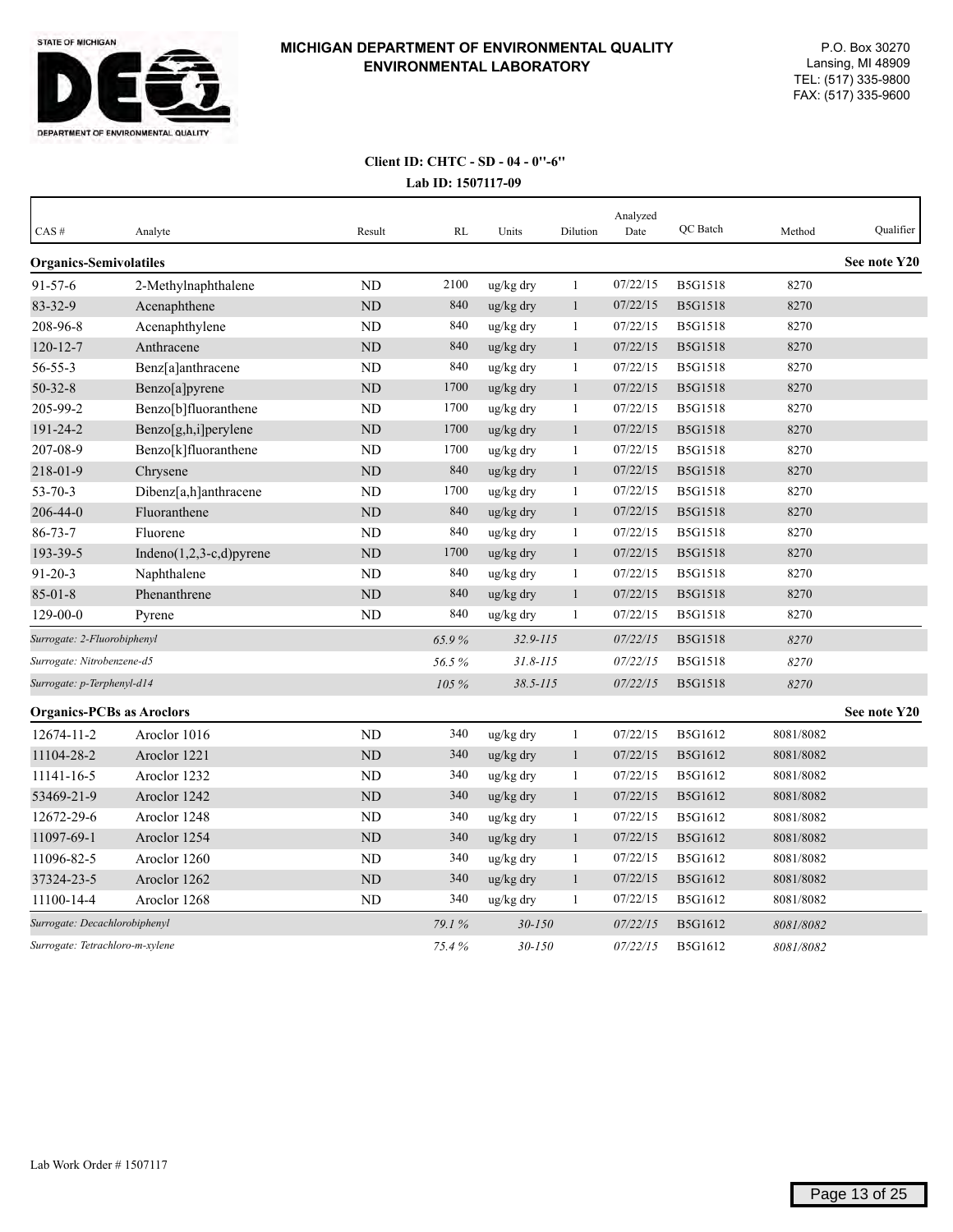

#### **Lab ID: 1507117-09 Client ID: CHTC - SD - 04 - 0''-6''**

| CAS#                     | Analyte                             | Result    | RL   | Units         | Dilution     | Analyzed<br>Date | QC Batch       | Method     | Oualifier |
|--------------------------|-------------------------------------|-----------|------|---------------|--------------|------------------|----------------|------------|-----------|
|                          | <b>Inorganics-General Chemistry</b> |           |      |               |              |                  |                |            |           |
| <b>TS</b>                | % Total Solids                      | 59.6      | 0.1  | $\frac{0}{0}$ | $\mathbf{1}$ | 07/14/15         | B5G1324        | 2540 B     |           |
| $57 - 12 - 5$            | Total Cyanide                       | <b>ND</b> | 0.17 | mg/kg dry     | 1            | 07/22/15         | B5G2013        | ASTM D7284 |           |
| <b>Inorganics-Metals</b> |                                     |           |      |               |              |                  |                |            |           |
| 7429-90-5                | Aluminium                           | 12000     | 100  | mg/kg dry     | 1000         | 07/22/15         | B5G1701        | 6020/200.8 |           |
| 7440-36-0                | Antimony                            | ND        | 0.3  | mg/kg dry     | 10           | 07/23/15         | B5G2111        | 6020/200.8 |           |
| 7440-38-2                | Arsenic                             | 4.8       | 0.5  | mg/kg dry     | 10           | 07/20/15         | <b>B5G1701</b> | 6020/200.8 |           |
| 7440-39-3                | <b>Barium</b>                       | 86        | 1.0  | mg/kg dry     | 10           | 07/20/15         | B5G1701        | 6020/200.8 |           |
| 7440-41-7                | <b>Beryllium</b>                    | 0.8       | 0.2  | mg/kg dry     | 10           | 07/20/15         | <b>B5G1701</b> | 6020/200.8 |           |
| 7440-43-9                | Cadmium                             | 0.2       | 0.2  | mg/kg dry     | 10           | 07/20/15         | B5G1701        | 6020/200.8 |           |
| 7440-47-3                | Chromium                            | 36        | 2.0  | mg/kg dry     | 10           | 07/20/15         | <b>B5G1701</b> | 6020/200.8 | A09       |
| 7440-48-4                | Cobalt                              | 14        | 0.5  | mg/kg dry     | 10           | 07/20/15         | <b>B5G1701</b> | 6020/200.8 | A09       |
| 7440-50-8                | Copper                              | 1900      | 100  | mg/kg dry     | 1000         | 07/22/15         | <b>B5G1701</b> | 6020/200.8 |           |
| 7439-89-6                | <b>Iron</b>                         | 22000     | 5.0  | mg/kg dry     | 10           | 07/28/15         | B5G1701        | 6010/200.7 |           |
| 7439-92-1                | Lead                                | 19        | 1.0  | mg/kg dry     | 10           | 07/20/15         | <b>B5G1701</b> | 6020/200.8 |           |
| 7439-93-2                | Lithium                             | 8.5       | 0.2  | mg/kg dry     | 1            | 07/28/15         | B5G1701        | 6010/200.7 |           |
| 7439-95-4                | <b>Magnesium</b>                    | 10000     | 50   | mg/kg dry     | 10           | 07/28/15         | <b>B5G1701</b> | 6010/200.7 |           |
| 7439-96-5                | Manganese                           | 350       | 1.0  | mg/kg dry     | 10           | 07/20/15         | B5G1701        | 6020/200.8 | A09       |
| 7439-97-6                | Mercury                             | <b>ND</b> | 0.08 | mg/kg dry     | $\mathbf{1}$ | 07/16/15         | B5G1420        | 7471/245.5 |           |
| 7440-02-0                | <b>Nickel</b>                       | 41        | 1.0  | mg/kg dry     | 10           | 07/20/15         | B5G1701        | 6020/200.8 |           |
| 7782-49-2                | Selenium                            | <b>ND</b> | 0.2  | mg/kg dry     | 10           | 07/20/15         | <b>B5G1701</b> | 6020/200.8 |           |
| 7440-22-4                | <b>Silver</b>                       | 1.4       | 0.1  | mg/kg dry     | 10           | 07/20/15         | B5G1701        | 6020/200.8 |           |
| 7440-28-0                | Thallium                            | <b>ND</b> | 0.5  | mg/kg dry     | 10           | 07/20/15         | <b>B5G1701</b> | 6020/200.8 |           |
| 7440-66-6                | Zinc                                | 81        | 1.0  | mg/kg dry     | 10           | 07/20/15         | B5G1701        | 6020/200.8 |           |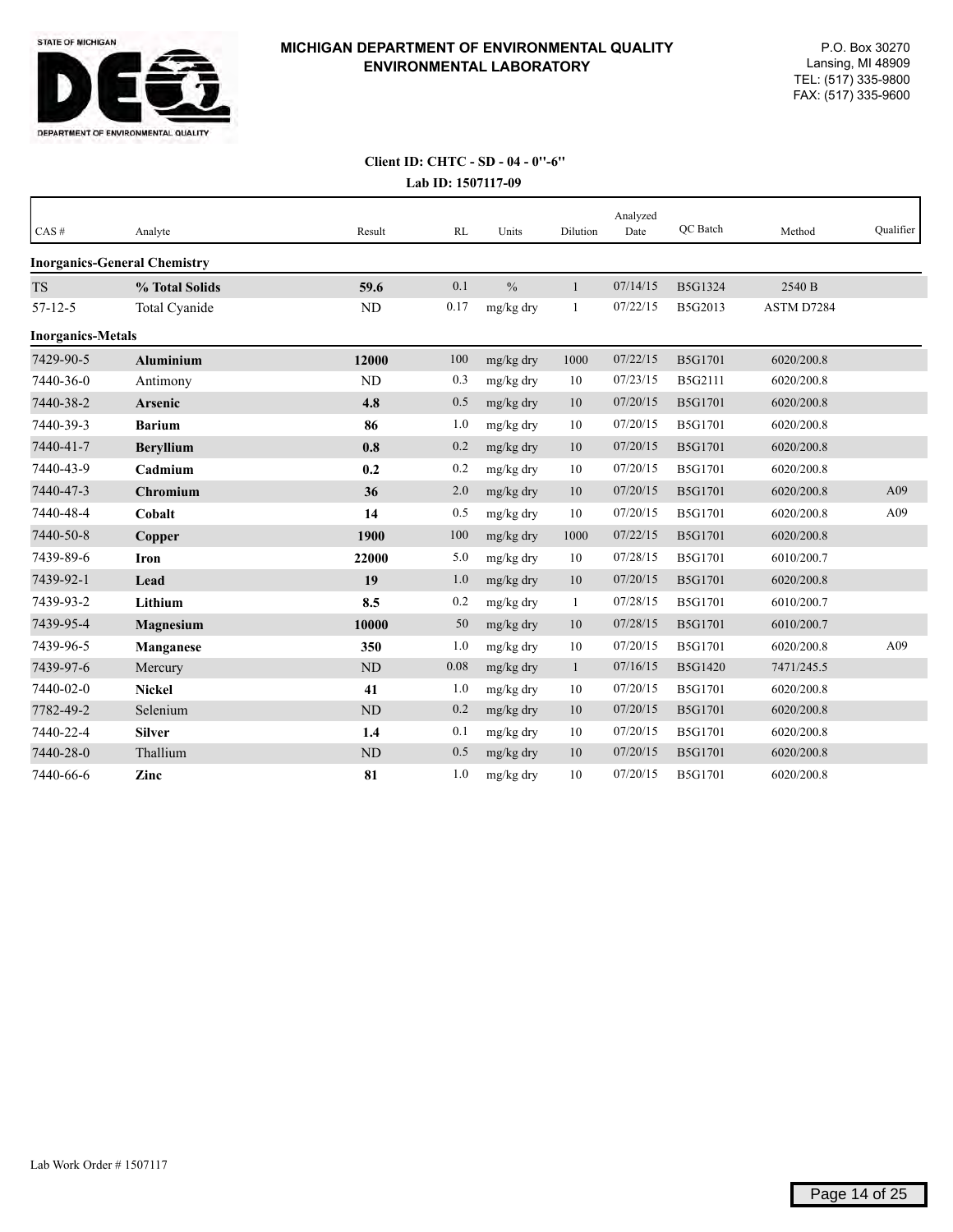

# **Lab ID: 1507117-10 Client ID: CHTC - SD - 04 - 1'-3'**

| $CAS$ #                          | Analyte                     | Result         | <b>RL</b> | Units        | Dilution     | Analyzed<br>Date | QC Batch       | Method    | Oualifier    |
|----------------------------------|-----------------------------|----------------|-----------|--------------|--------------|------------------|----------------|-----------|--------------|
| <b>Organics-Semivolatiles</b>    |                             |                |           |              |              |                  |                |           | See note Y20 |
| $91 - 57 - 6$                    | 2-Methylnaphthalene         | N <sub>D</sub> | 680       | ug/kg dry    | $\mathbf{1}$ | 07/21/15         | <b>B5G1518</b> | 8270      |              |
| 83-32-9                          | Acenaphthene                | N <sub>D</sub> | 270       | ug/kg dry    | $\mathbf{1}$ | 07/21/15         | <b>B5G1518</b> | 8270      |              |
| 208-96-8                         | Acenaphthylene              | <b>ND</b>      | 270       | ug/kg dry    | $\mathbf{1}$ | 07/21/15         | B5G1518        | 8270      |              |
| $120 - 12 - 7$                   | Anthracene                  | N <sub>D</sub> | 270       | ug/kg dry    | 1            | 07/21/15         | <b>B5G1518</b> | 8270      |              |
| $56 - 55 - 3$                    | Benz[a]anthracene           | ND             | 270       | ug/kg dry    | $\mathbf{1}$ | 07/21/15         | B5G1518        | 8270      |              |
| $50 - 32 - 8$                    | Benzo[a]pyrene              | <b>ND</b>      | 540       | ug/kg dry    | $\mathbf{1}$ | 07/21/15         | <b>B5G1518</b> | 8270      |              |
| 205-99-2                         | Benzo[b]fluoranthene        | ND             | 540       | ug/kg dry    | $\mathbf{1}$ | 07/21/15         | <b>B5G1518</b> | 8270      |              |
| 191-24-2                         | Benzo[g,h,i]perylene        | <b>ND</b>      | 540       | ug/kg dry    | $\mathbf{1}$ | 07/21/15         | <b>B5G1518</b> | 8270      |              |
| 207-08-9                         | Benzo[k]fluoranthene        | ND             | 540       | ug/kg dry    | $\mathbf{1}$ | 07/21/15         | <b>B5G1518</b> | 8270      |              |
| 218-01-9                         | Chrysene                    | <b>ND</b>      | 270       | ug/kg dry    | $\mathbf{1}$ | 07/21/15         | <b>B5G1518</b> | 8270      |              |
| $53 - 70 - 3$                    | Dibenz[a,h]anthracene       | <b>ND</b>      | 540       | ug/kg dry    | $\mathbf{1}$ | 07/21/15         | <b>B5G1518</b> | 8270      |              |
| 206-44-0                         | Fluoranthene                | <b>ND</b>      | 270       | ug/kg dry    | $\mathbf{1}$ | 07/21/15         | <b>B5G1518</b> | 8270      |              |
| $86 - 73 - 7$                    | Fluorene                    | <b>ND</b>      | 270       | ug/kg dry    | $\mathbf{1}$ | 07/21/15         | <b>B5G1518</b> | 8270      |              |
| 193-39-5                         | Indeno $(1,2,3-c,d)$ pyrene | <b>ND</b>      | 540       | ug/kg dry    | $\mathbf{1}$ | 07/21/15         | <b>B5G1518</b> | 8270      |              |
| $91 - 20 - 3$                    | Naphthalene                 | <b>ND</b>      | 270       | ug/kg dry    | $\mathbf{1}$ | 07/21/15         | <b>B5G1518</b> | 8270      |              |
| $85 - 01 - 8$                    | Phenanthrene                | <b>ND</b>      | 270       | ug/kg dry    | $\mathbf{1}$ | 07/21/15         | <b>B5G1518</b> | 8270      |              |
| $129 - 00 - 0$                   | Pyrene                      | ND             | 270       | ug/kg dry    | $\mathbf{1}$ | 07/21/15         | <b>B5G1518</b> | 8270      |              |
| Surrogate: 2-Fluorobiphenyl      |                             |                | 39.9%     | $32.9 - 115$ |              | 07/21/15         | <b>B5G1518</b> | 8270      |              |
| Surrogate: Nitrobenzene-d5       |                             |                | 61.9%     | $31.8 - 115$ |              | 07/21/15         | <b>B5G1518</b> | 8270      |              |
| Surrogate: p-Terphenyl-d14       |                             |                | 112 %     | $38.5 - 115$ |              | 07/21/15         | <b>B5G1518</b> | 8270      |              |
| <b>Organics-PCBs as Aroclors</b> |                             |                |           |              |              |                  |                |           | See note Y20 |
| 12674-11-2                       | Aroclor 1016                | <b>ND</b>      | 270       | ug/kg dry    | $\mathbf{1}$ | 07/22/15         | B5G1612        | 8081/8082 |              |
| 11104-28-2                       | Aroclor 1221                | <b>ND</b>      | 270       | ug/kg dry    | $\mathbf{1}$ | 07/22/15         | B5G1612        | 8081/8082 |              |
| 11141-16-5                       | Aroclor 1232                | <b>ND</b>      | 270       | ug/kg dry    | $\mathbf{1}$ | 07/22/15         | B5G1612        | 8081/8082 |              |
| 53469-21-9                       | Aroclor 1242                | ND             | 270       | ug/kg dry    | $\mathbf{1}$ | 07/22/15         | B5G1612        | 8081/8082 |              |
| 12672-29-6                       | Aroclor 1248                | <b>ND</b>      | 270       | ug/kg dry    | $\mathbf{1}$ | 07/22/15         | B5G1612        | 8081/8082 |              |
| 11097-69-1                       | Aroclor 1254                | ND             | 270       | ug/kg dry    | 1            | 07/22/15         | B5G1612        | 8081/8082 |              |
| 11096-82-5                       | Aroclor 1260                | <b>ND</b>      | 270       | ug/kg dry    | $\mathbf{1}$ | 07/22/15         | B5G1612        | 8081/8082 |              |
| 37324-23-5                       | Aroclor 1262                | <b>ND</b>      | 270       | ug/kg dry    | $\mathbf{1}$ | 07/22/15         | B5G1612        | 8081/8082 |              |
| 11100-14-4                       | Aroclor 1268                | <b>ND</b>      | 270       | ug/kg dry    | $\mathbf{1}$ | 07/22/15         | <b>B5G1612</b> | 8081/8082 |              |
| Surrogate: Decachlorobiphenyl    |                             |                | 82.3%     | $30 - 150$   |              | 07/22/15         | B5G1612        | 8081/8082 |              |
| Surrogate: Tetrachloro-m-xylene  |                             |                | 77.2%     | $30 - 150$   |              | 07/22/15         | <b>B5G1612</b> | 8081/8082 |              |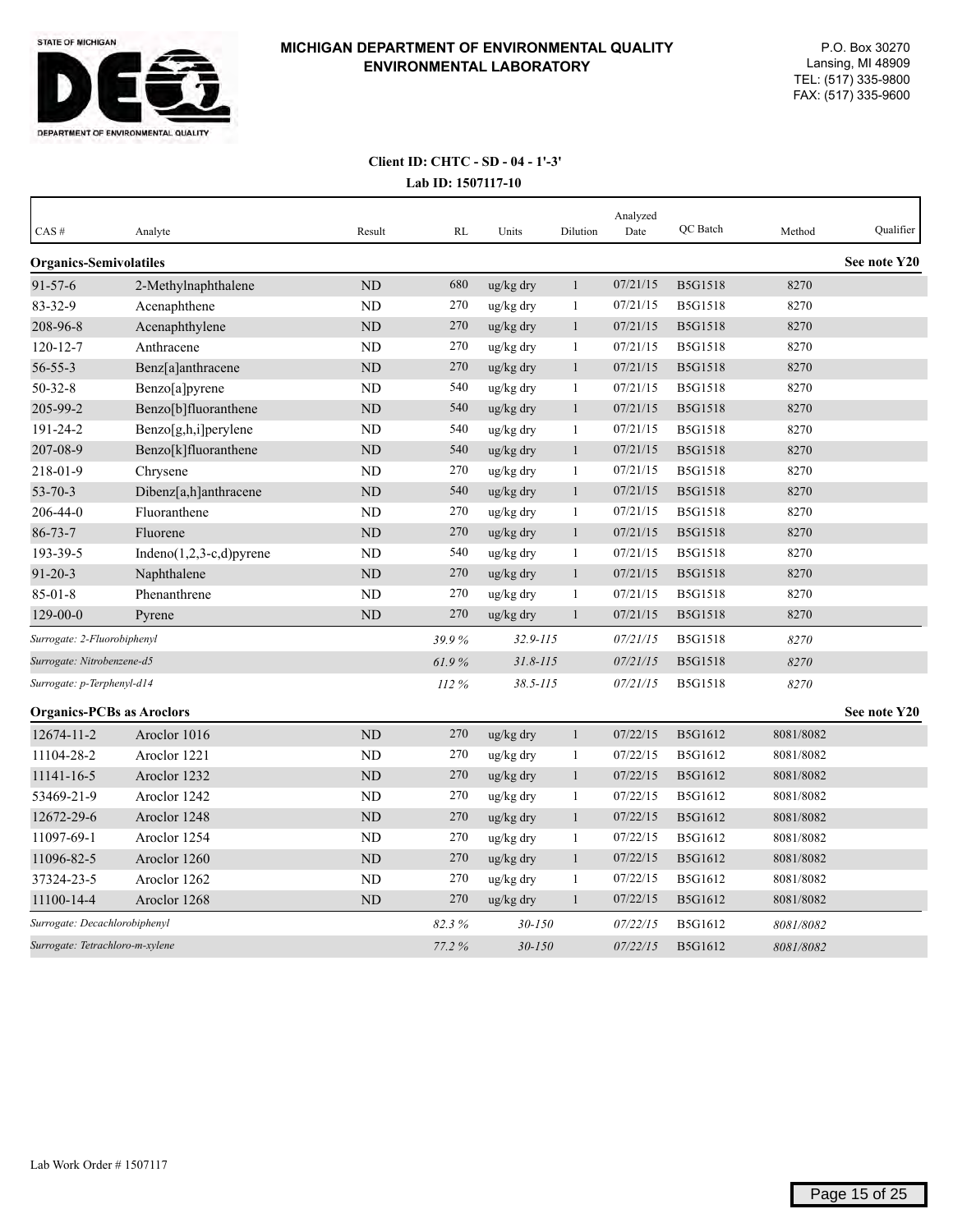

# **Lab ID: 1507117-10 Client ID: CHTC - SD - 04 - 1'-3'**

| CAS#                     | Analyte                             | Result    | RL   | Units         | Dilution     | Analyzed<br>Date | QC Batch       | Method     | Oualifier |
|--------------------------|-------------------------------------|-----------|------|---------------|--------------|------------------|----------------|------------|-----------|
|                          | <b>Inorganics-General Chemistry</b> |           |      |               |              |                  |                |            |           |
| <b>TS</b>                | % Total Solids                      | 73.6      | 0.1  | $\frac{0}{0}$ | $\mathbf{1}$ | 07/14/15         | B5G1324        | 2540 B     |           |
| $57 - 12 - 5$            | Total Cyanide                       | $\rm ND$  | 0.14 | mg/kg dry     | $\mathbf{1}$ | 07/22/15         | B5G2013        | ASTM D7284 |           |
| <b>Inorganics-Metals</b> |                                     |           |      |               |              |                  |                |            |           |
| 7429-90-5                | <b>Aluminium</b>                    | 7700      | 10   | mg/kg dry     | 100          | 07/22/15         | <b>B5G1701</b> | 6020/200.8 |           |
| 7440-36-0                | Antimony                            | ND        | 0.3  | mg/kg dry     | 10           | 07/23/15         | B5G2111        | 6020/200.8 |           |
| 7440-38-2                | Arsenic                             | 2.1       | 0.5  | mg/kg dry     | 10           | 07/20/15         | B5G1701        | 6020/200.8 |           |
| 7440-39-3                | <b>Barium</b>                       | 73        | 1.0  | mg/kg dry     | 10           | 07/20/15         | <b>B5G1701</b> | 6020/200.8 |           |
| 7440-41-7                | <b>Beryllium</b>                    | 0.9       | 0.2  | mg/kg dry     | 10           | 07/20/15         | <b>B5G1701</b> | 6020/200.8 |           |
| 7440-43-9                | Cadmium                             | <b>ND</b> | 0.2  | mg/kg dry     | 10           | 07/20/15         | <b>B5G1701</b> | 6020/200.8 |           |
| 7440-47-3                | Chromium                            | 39        | 2.0  | mg/kg dry     | 10           | 07/20/15         | <b>B5G1701</b> | 6020/200.8 | A09       |
| 7440-48-4                | Cobalt                              | 15        | 0.5  | mg/kg dry     | 10           | 07/20/15         | <b>B5G1701</b> | 6020/200.8 | A09       |
| 7440-50-8                | Copper                              | 1400      | 10   | mg/kg dry     | 100          | 07/22/15         | <b>B5G1701</b> | 6020/200.8 |           |
| 7439-89-6                | Iron                                | 22000     | 5.0  | mg/kg dry     | 10           | 07/28/15         | <b>B5G1701</b> | 6010/200.7 |           |
| 7439-92-1                | Lead                                | 3.3       | 1.0  | mg/kg dry     | 10           | 07/20/15         | <b>B5G1701</b> | 6020/200.8 |           |
| 7439-93-2                | Lithium                             | 8.6       | 0.2  | mg/kg dry     | -1           | 07/28/15         | <b>B5G1701</b> | 6010/200.7 |           |
| 7439-95-4                | <b>Magnesium</b>                    | 12000     | 50   | mg/kg dry     | 10           | 07/28/15         | B5G1701        | 6010/200.7 |           |
| 7439-96-5                | Manganese                           | 340       | 1.0  | mg/kg dry     | 10           | 07/20/15         | <b>B5G1701</b> | 6020/200.8 | A09       |
| 7439-97-6                | Mercury                             | <b>ND</b> | 0.07 | mg/kg dry     | 1            | 07/16/15         | <b>B5G1420</b> | 7471/245.5 |           |
| 7440-02-0                | <b>Nickel</b>                       | 39        | 10   | mg/kg dry     | 100          | 07/22/15         | <b>B5G1701</b> | 6020/200.8 |           |
| 7782-49-2                | Selenium                            | ND        | 0.2  | mg/kg dry     | 10           | 07/20/15         | <b>B5G1701</b> | 6020/200.8 |           |
| 7440-22-4                | <b>Silver</b>                       | 1.2       | 0.1  | mg/kg dry     | 10           | 07/20/15         | <b>B5G1701</b> | 6020/200.8 |           |
| 7440-28-0                | Thallium                            | <b>ND</b> | 0.5  | mg/kg dry     | 10           | 07/20/15         | <b>B5G1701</b> | 6020/200.8 |           |
| 7440-66-6                | Zinc                                | 70        | 1.0  | mg/kg dry     | 10           | 07/20/15         | <b>B5G1701</b> | 6020/200.8 |           |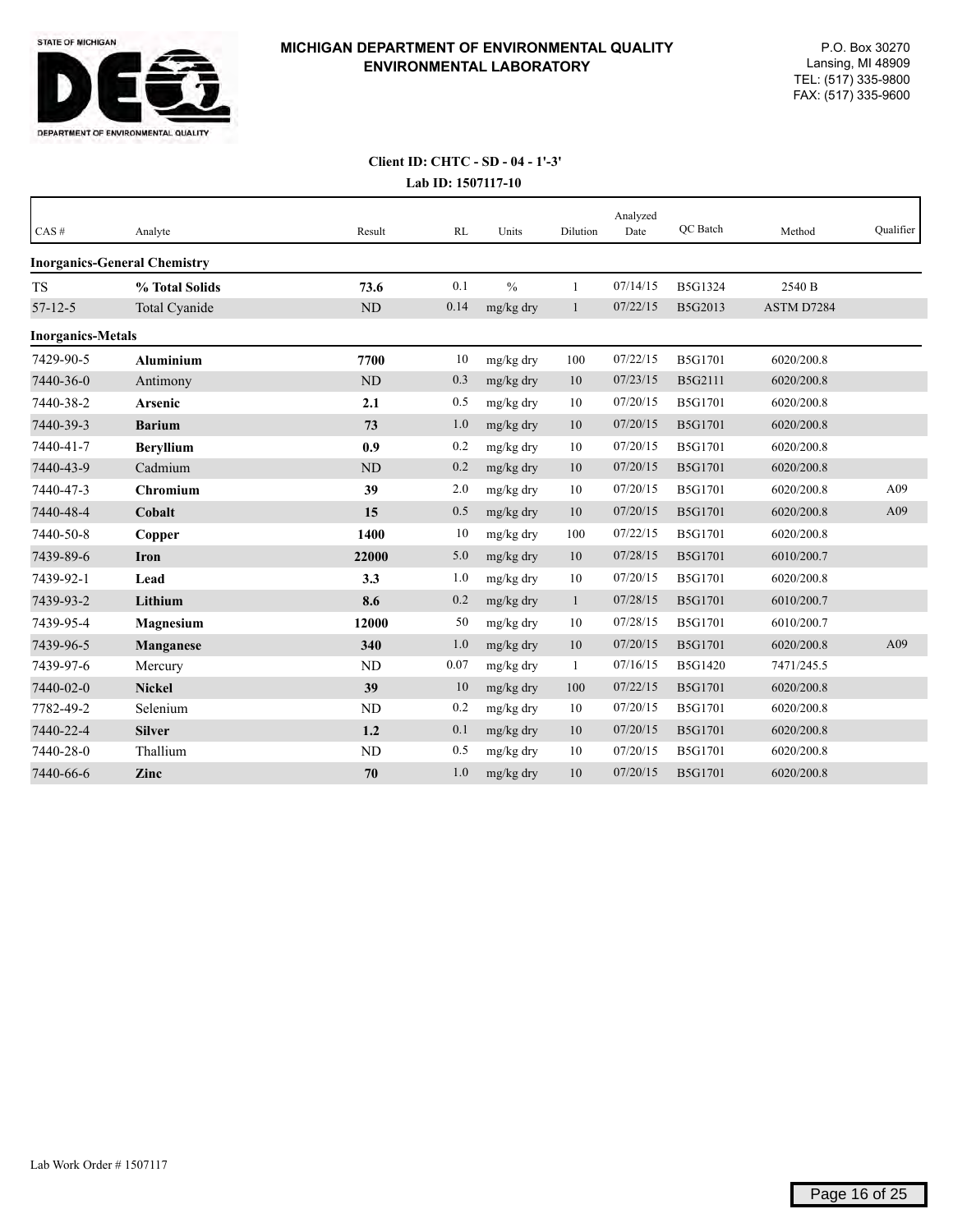

## **Lab ID: 1507117-11 Client ID: CHTC - SD - 04 - 3'-4.25'**

| CAS#                             | Analyte                     | Result         | RL    | Units        | Dilution     | Analyzed<br>Date | QC Batch       | Method    | Qualifier    |
|----------------------------------|-----------------------------|----------------|-------|--------------|--------------|------------------|----------------|-----------|--------------|
| <b>Organics-Semivolatiles</b>    |                             |                |       |              |              |                  |                |           | See note Y20 |
| $91 - 57 - 6$                    | 2-Methylnaphthalene         | <b>ND</b>      | 1800  | ug/kg dry    | $\mathbf{1}$ | 07/21/15         | <b>B5G1518</b> | 8270      |              |
| 83-32-9                          | Acenaphthene                | ND             | 710   | ug/kg dry    | $\mathbf{1}$ | 07/21/15         | B5G1518        | 8270      |              |
| 208-96-8                         | Acenaphthylene              | ND             | 710   | ug/kg dry    | $\mathbf{1}$ | 07/21/15         | <b>B5G1518</b> | 8270      |              |
| $120 - 12 - 7$                   | Anthracene                  | <b>ND</b>      | 710   | ug/kg dry    | $\mathbf{1}$ | 07/21/15         | <b>B5G1518</b> | 8270      |              |
| $56 - 55 - 3$                    | Benz[a]anthracene           | N <sub>D</sub> | 710   | ug/kg dry    | $\mathbf{1}$ | 07/21/15         | <b>B5G1518</b> | 8270      |              |
| $50 - 32 - 8$                    | Benzo[a]pyrene              | ND             | 1400  | ug/kg dry    | $\mathbf{1}$ | 07/21/15         | <b>B5G1518</b> | 8270      |              |
| 205-99-2                         | Benzo[b]fluoranthene        | ND             | 1400  | ug/kg dry    | $\mathbf{1}$ | 07/21/15         | <b>B5G1518</b> | 8270      |              |
| 191-24-2                         | Benzo[g,h,i]perylene        | ND             | 1400  | ug/kg dry    | $\mathbf{1}$ | 07/21/15         | <b>B5G1518</b> | 8270      |              |
| 207-08-9                         | Benzo[k]fluoranthene        | <b>ND</b>      | 1400  | ug/kg dry    | $\mathbf{1}$ | 07/21/15         | <b>B5G1518</b> | 8270      |              |
| 218-01-9                         | Chrysene                    | ND             | 710   | ug/kg dry    | $\mathbf{1}$ | 07/21/15         | <b>B5G1518</b> | 8270      |              |
| $53 - 70 - 3$                    | Dibenz[a,h]anthracene       | <b>ND</b>      | 1400  | ug/kg dry    | $\mathbf{1}$ | 07/21/15         | <b>B5G1518</b> | 8270      |              |
| 206-44-0                         | Fluoranthene                | <b>ND</b>      | 710   | ug/kg dry    | $\mathbf{1}$ | 07/21/15         | <b>B5G1518</b> | 8270      |              |
| $86 - 73 - 7$                    | Fluorene                    | ND             | 710   | ug/kg dry    | -1           | 07/21/15         | <b>B5G1518</b> | 8270      |              |
| 193-39-5                         | Indeno $(1,2,3-c,d)$ pyrene | $\rm ND$       | 1400  | ug/kg dry    | $\mathbf{1}$ | 07/21/15         | <b>B5G1518</b> | 8270      |              |
| $91 - 20 - 3$                    | Naphthalene                 | <b>ND</b>      | 710   | ug/kg dry    | 1            | 07/21/15         | <b>B5G1518</b> | 8270      |              |
| $85 - 01 - 8$                    | Phenanthrene                | ND             | 710   | ug/kg dry    | $\mathbf{1}$ | 07/21/15         | <b>B5G1518</b> | 8270      |              |
| 129-00-0                         | Pyrene                      | ${\rm ND}$     | 710   | ug/kg dry    | $\mathbf{1}$ | 07/21/15         | <b>B5G1518</b> | 8270      |              |
| Surrogate: 2-Fluorobiphenyl      |                             |                | 38.3% | 32.9-115     |              | 07/21/15         | <b>B5G1518</b> | 8270      |              |
| Surrogate: Nitrobenzene-d5       |                             |                | 57.2% | $31.8 - 115$ |              | 07/21/15         | <b>B5G1518</b> | 8270      |              |
| Surrogate: p-Terphenyl-d14       |                             |                | 146 % | $38.5 - 115$ |              | 07/21/15         | <b>B5G1518</b> | 8270      | A02          |
| <b>Organics-PCBs as Aroclors</b> |                             |                |       |              |              |                  |                |           | See note Y20 |
| 12674-11-2                       | Aroclor 1016                | ND             | 290   | ug/kg dry    | $\mathbf{1}$ | 07/25/15         | B5G2020        | 8081/8082 |              |
| 11104-28-2                       | Aroclor 1221                | $\rm ND$       | 290   | ug/kg dry    | $\mathbf{1}$ | 07/25/15         | B5G2020        | 8081/8082 |              |
| 11141-16-5                       | Aroclor 1232                | <b>ND</b>      | 290   | ug/kg dry    | $\mathbf{1}$ | 07/25/15         | B5G2020        | 8081/8082 |              |
| 53469-21-9                       | Aroclor 1242                | ND             | 290   | ug/kg dry    | $\mathbf{1}$ | 07/25/15         | B5G2020        | 8081/8082 |              |
| 12672-29-6                       | Aroclor 1248                | ND             | 290   | ug/kg dry    | 1            | 07/25/15         | B5G2020        | 8081/8082 |              |
| 11097-69-1                       | Aroclor 1254                | <b>ND</b>      | 290   | ug/kg dry    | $\mathbf{1}$ | 07/25/15         | B5G2020        | 8081/8082 |              |
| 11096-82-5                       | Aroclor 1260                | <b>ND</b>      | 290   | ug/kg dry    | $\mathbf{1}$ | 07/25/15         | B5G2020        | 8081/8082 |              |
| 37324-23-5                       | Aroclor 1262                | <b>ND</b>      | 290   | ug/kg dry    | $\mathbf{1}$ | 07/25/15         | B5G2020        | 8081/8082 |              |
| 11100-14-4                       | Aroclor 1268                | <b>ND</b>      | 290   | ug/kg dry    | 1            | 07/25/15         | B5G2020        | 8081/8082 |              |
| Surrogate: Decachlorobiphenyl    |                             |                | 74.2% | $30 - 150$   |              | 07/25/15         | <b>B5G2020</b> | 8081/8082 |              |
| Surrogate: Tetrachloro-m-xylene  |                             |                | 73.7% | $30 - 150$   |              | 07/25/15         | B5G2020        | 8081/8082 |              |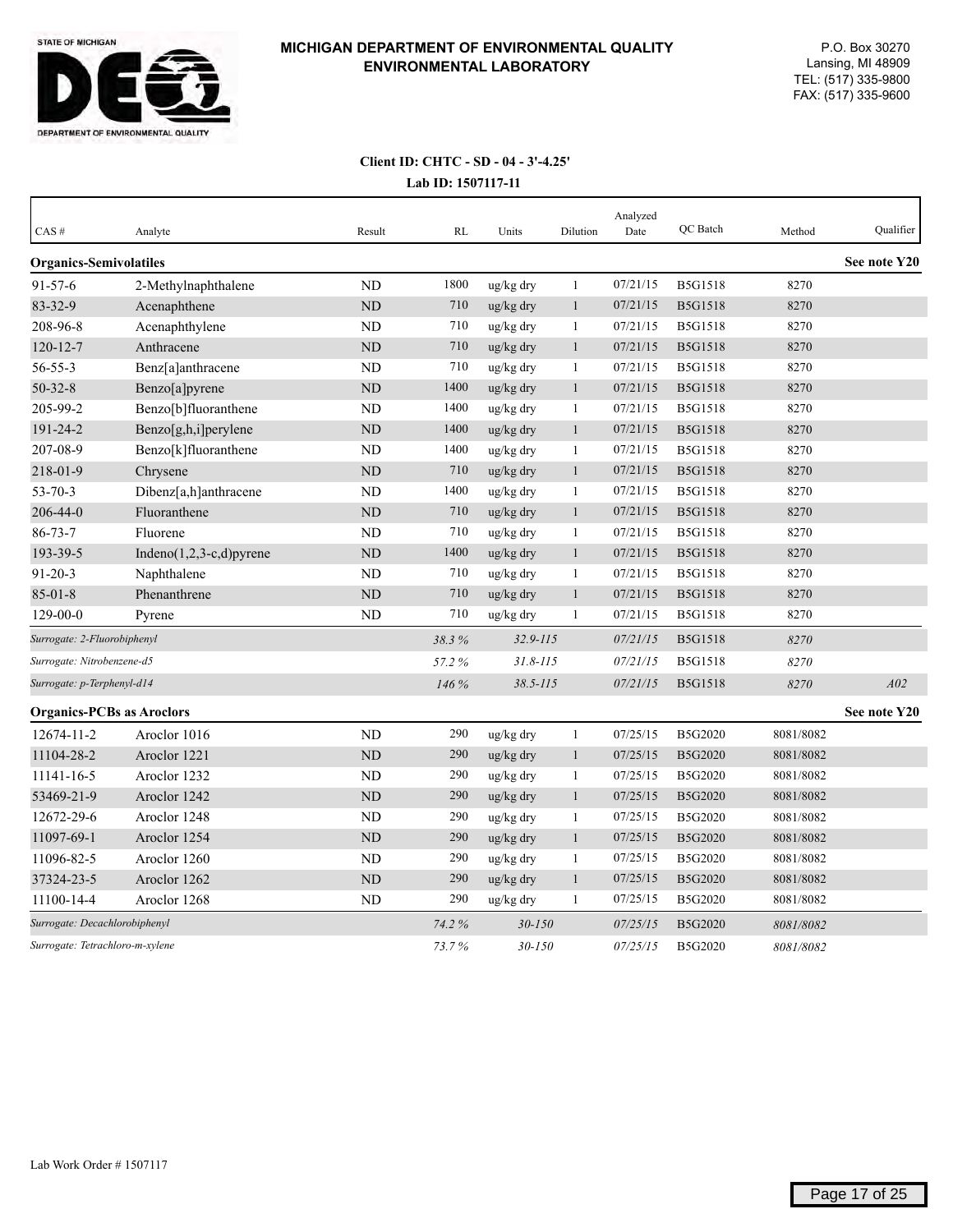

#### **Lab ID: 1507117-11 Client ID: CHTC - SD - 04 - 3'-4.25'**

| CAS#                     | Analyte                             | Result    | RL   | Units         | Dilution     | Analyzed<br>Date | <b>OC</b> Batch | Method     | Qualifier |
|--------------------------|-------------------------------------|-----------|------|---------------|--------------|------------------|-----------------|------------|-----------|
|                          | <b>Inorganics-General Chemistry</b> |           |      |               |              |                  |                 |            |           |
| <b>TS</b>                | % Total Solids                      | 69.9      | 0.1  | $\frac{0}{0}$ | $\mathbf{1}$ | 07/14/15         | B5G1324         | 2540 B     |           |
| $57 - 12 - 5$            | Total Cyanide                       | <b>ND</b> | 0.14 | mg/kg dry     | 1            | 07/22/15         | B5G2013         | ASTM D7284 |           |
| <b>Inorganics-Metals</b> |                                     |           |      |               |              |                  |                 |            |           |
| 7429-90-5                | <b>Aluminium</b>                    | 22000     | 10   | mg/kg dry     | 100          | 07/22/15         | <b>B5G1701</b>  | 6020/200.8 |           |
| 7440-36-0                | Antimony                            | <b>ND</b> | 0.3  | mg/kg dry     | 10           | 07/23/15         | B5G2111         | 6020/200.8 |           |
| 7440-38-2                | Arsenic                             | 2.5       | 0.5  | mg/kg dry     | 10           | 07/20/15         | <b>B5G1701</b>  | 6020/200.8 |           |
| 7440-39-3                | <b>Barium</b>                       | 58        | 1.0  | mg/kg dry     | 10           | 07/20/15         | <b>B5G1701</b>  | 6020/200.8 |           |
| 7440-41-7                | <b>Bervllium</b>                    | 0.6       | 0.2  | mg/kg dry     | 10           | 07/20/15         | <b>B5G1701</b>  | 6020/200.8 |           |
| 7440-43-9                | Cadmium                             | <b>ND</b> | 0.2  | mg/kg dry     | 10           | 07/20/15         | B5G1701         | 6020/200.8 |           |
| 7440-47-3                | Chromium                            | 48        | 2.0  | mg/kg dry     | 10           | 07/20/15         | <b>B5G1701</b>  | 6020/200.8 | A09       |
| 7440-48-4                | Cobalt                              | 26        | 0.5  | mg/kg dry     | 10           | 07/20/15         | <b>B5G1701</b>  | 6020/200.8 | A09       |
| 7440-50-8                | Copper                              | 1200      | 10   | mg/kg dry     | 100          | 07/22/15         | <b>B5G1701</b>  | 6020/200.8 |           |
| 7439-89-6                | <b>Iron</b>                         | 37000     | 5.0  | mg/kg dry     | 10           | 07/28/15         | B5G1701         | 6010/200.7 |           |
| 7439-92-1                | Lead                                | 6.5       | 1.0  | mg/kg dry     | 10           | 07/20/15         | <b>B5G1701</b>  | 6020/200.8 |           |
| 7439-93-2                | Lithium                             | 12        | 0.2  | mg/kg dry     | 1            | 07/28/15         | <b>B5G1701</b>  | 6010/200.7 |           |
| 7439-95-4                | <b>Magnesium</b>                    | 22000     | 50   | mg/kg dry     | 10           | 07/28/15         | <b>B5G1701</b>  | 6010/200.7 |           |
| 7439-96-5                | Manganese                           | 440       | 1.0  | mg/kg dry     | 10           | 07/20/15         | <b>B5G1701</b>  | 6020/200.8 | A09       |
| 7439-97-6                | Mercury                             | <b>ND</b> | 0.07 | mg/kg dry     | $\mathbf{1}$ | 07/16/15         | <b>B5G1420</b>  | 7471/245.5 |           |
| 7440-02-0                | <b>Nickel</b>                       | 92        | 10   | mg/kg dry     | 100          | 07/22/15         | <b>B5G1701</b>  | 6020/200.8 |           |
| 7782-49-2                | Selenium                            | <b>ND</b> | 0.2  | mg/kg dry     | 10           | 07/20/15         | <b>B5G1701</b>  | 6020/200.8 |           |
| 7440-22-4                | <b>Silver</b>                       | 1.1       | 0.1  | mg/kg dry     | 10           | 07/20/15         | B5G1701         | 6020/200.8 |           |
| 7440-28-0                | Thallium                            | <b>ND</b> | 0.5  | mg/kg dry     | 10           | 07/20/15         | <b>B5G1701</b>  | 6020/200.8 |           |
| 7440-66-6                | Zinc                                | 93        | 1.0  | mg/kg dry     | 10           | 07/20/15         | <b>B5G1701</b>  | 6020/200.8 |           |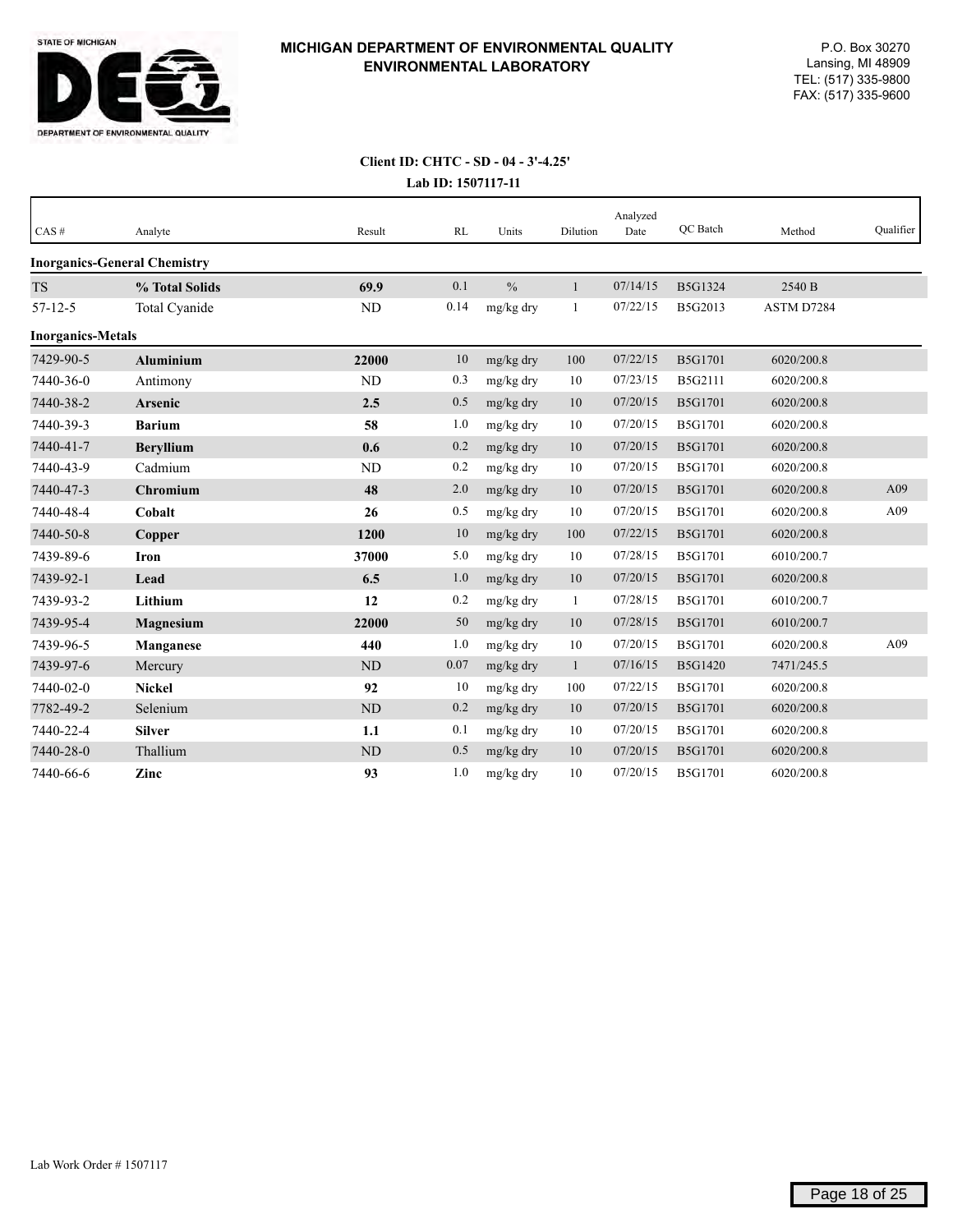

## **Lab ID: 1507117-12 Client ID: CHTC - SD - 04 - 1'-3' DUP**

| CAS#                             | Analyte                     | Result    | <b>RL</b> | Units        | Dilution     | Analyzed<br>Date | QC Batch       | Method    | Qualifier    |
|----------------------------------|-----------------------------|-----------|-----------|--------------|--------------|------------------|----------------|-----------|--------------|
| <b>Organics-Semivolatiles</b>    |                             |           |           |              |              |                  |                |           | See note Y20 |
| $91 - 57 - 6$                    | 2-Methylnaphthalene         | ND        | 1700      | ug/kg dry    | $\mathbf{1}$ | 07/23/15         | B5G1730        | 8270      |              |
| 83-32-9                          | Acenaphthene                | <b>ND</b> | 670       | ug/kg dry    | $\mathbf{1}$ | 07/23/15         | B5G1730        | 8270      |              |
| 208-96-8                         | Acenaphthylene              | ND        | 670       | ug/kg dry    | $\mathbf{1}$ | 07/23/15         | <b>B5G1730</b> | 8270      |              |
| $120 - 12 - 7$                   | Anthracene                  | <b>ND</b> | 670       | ug/kg dry    | 1            | 07/23/15         | B5G1730        | 8270      |              |
| $56 - 55 - 3$                    | Benz[a]anthracene           | ND        | 670       | ug/kg dry    | $\mathbf{1}$ | 07/23/15         | <b>B5G1730</b> | 8270      |              |
| $50 - 32 - 8$                    | Benzo[a]pyrene              | <b>ND</b> | 1300      | ug/kg dry    | $\mathbf{1}$ | 07/23/15         | B5G1730        | 8270      |              |
| 205-99-2                         | Benzo[b]fluoranthene        | $\rm ND$  | 1300      | ug/kg dry    | $\mathbf{1}$ | 07/23/15         | B5G1730        | 8270      |              |
| 191-24-2                         | Benzo[g,h,i]perylene        | ND        | 1300      | ug/kg dry    | $\mathbf{1}$ | 07/23/15         | B5G1730        | 8270      |              |
| 207-08-9                         | Benzo[k]fluoranthene        | <b>ND</b> | 1300      | ug/kg dry    | $\mathbf{1}$ | 07/23/15         | B5G1730        | 8270      |              |
| 218-01-9                         | Chrysene                    | <b>ND</b> | 670       | ug/kg dry    | 1            | 07/23/15         | B5G1730        | 8270      |              |
| $53 - 70 - 3$                    | Dibenz[a,h]anthracene       | <b>ND</b> | 1300      | ug/kg dry    | $\mathbf{1}$ | 07/23/15         | B5G1730        | 8270      |              |
| 206-44-0                         | Fluoranthene                | <b>ND</b> | 670       | ug/kg dry    | $\mathbf{1}$ | 07/23/15         | B5G1730        | 8270      |              |
| $86 - 73 - 7$                    | Fluorene                    | <b>ND</b> | 670       | ug/kg dry    | $\mathbf{1}$ | 07/23/15         | B5G1730        | 8270      |              |
| 193-39-5                         | Indeno $(1,2,3-c,d)$ pyrene | ND        | 1300      | ug/kg dry    | $\mathbf{1}$ | 07/23/15         | B5G1730        | 8270      |              |
| $91 - 20 - 3$                    | Naphthalene                 | <b>ND</b> | 670       | ug/kg dry    | $\mathbf{1}$ | 07/23/15         | B5G1730        | 8270      |              |
| $85 - 01 - 8$                    | Phenanthrene                | ND        | 670       | ug/kg dry    | 1            | 07/23/15         | B5G1730        | 8270      |              |
| $129 - 00 - 0$                   | Pyrene                      | ND        | 670       | ug/kg dry    | 1            | 07/23/15         | B5G1730        | 8270      |              |
| Surrogate: 2-Fluorobiphenyl      |                             |           | 76.4%     | $32.9 - 115$ |              | 07/23/15         | <b>B5G1730</b> | 8270      |              |
| Surrogate: Nitrobenzene-d5       |                             |           | 70.9%     | $31.8 - 115$ |              | 07/23/15         | <b>B5G1730</b> | 8270      |              |
| Surrogate: p-Terphenyl-d14       |                             |           | 77.2%     | $38.5 - 115$ |              | 07/23/15         | B5G1730        | 8270      |              |
| <b>Organics-PCBs as Aroclors</b> |                             |           |           |              |              |                  |                |           | See note Y20 |
| 12674-11-2                       | Aroclor 1016                | <b>ND</b> | 270       | ug/kg dry    | $\mathbf{1}$ | 07/25/15         | B5G2020        | 8081/8082 |              |
| 11104-28-2                       | Aroclor 1221                | ND        | 270       | ug/kg dry    | 1            | 07/25/15         | B5G2020        | 8081/8082 |              |
| 11141-16-5                       | Aroclor 1232                | <b>ND</b> | 270       | ug/kg dry    | $\mathbf{1}$ | 07/25/15         | B5G2020        | 8081/8082 |              |
| 53469-21-9                       | Aroclor 1242                | <b>ND</b> | 270       | ug/kg dry    | $\mathbf{1}$ | 07/25/15         | B5G2020        | 8081/8082 |              |
| 12672-29-6                       | Aroclor 1248                | ND        | 270       | ug/kg dry    | $\mathbf{1}$ | 07/25/15         | B5G2020        | 8081/8082 |              |
| 11097-69-1                       | Aroclor 1254                | <b>ND</b> | 270       | ug/kg dry    | 1            | 07/25/15         | B5G2020        | 8081/8082 |              |
| 11096-82-5                       | Aroclor 1260                | <b>ND</b> | 270       | ug/kg dry    | $\mathbf{1}$ | 07/25/15         | B5G2020        | 8081/8082 |              |
| 37324-23-5                       | Aroclor 1262                | ND        | 270       | ug/kg dry    | 1            | 07/25/15         | B5G2020        | 8081/8082 |              |
| 11100-14-4                       | Aroclor 1268                | <b>ND</b> | 270       | ug/kg dry    | $\mathbf{1}$ | 07/25/15         | B5G2020        | 8081/8082 |              |
| Surrogate: Decachlorobiphenyl    |                             |           | 74.2%     | $30 - 150$   |              | 07/25/15         | B5G2020        | 8081/8082 |              |
| Surrogate: Tetrachloro-m-xylene  |                             |           | 70.3%     | $30 - 150$   |              | 07/25/15         | B5G2020        | 8081/8082 |              |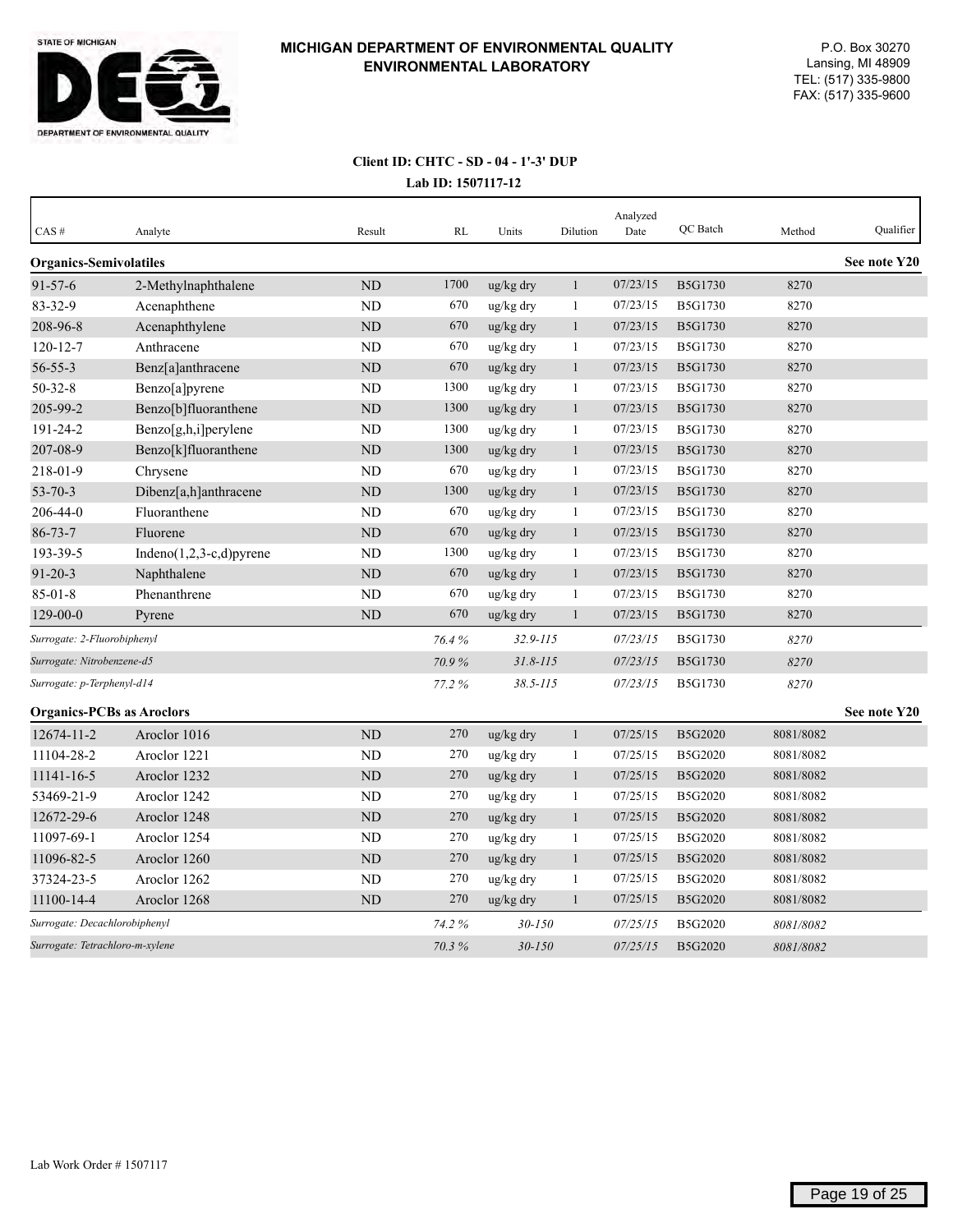

#### **Lab ID: 1507117-12 Client ID: CHTC - SD - 04 - 1'-3' DUP**

|           | <b>Lav ID:</b> ISV/II/ IE           |        |     |       |          |                  |                 |        |           |  |  |  |
|-----------|-------------------------------------|--------|-----|-------|----------|------------------|-----------------|--------|-----------|--|--|--|
| CAS#      | Analyte                             | Result | RL  | Units | Dilution | Analyzed<br>Date | <b>OC</b> Batch | Method | Qualifier |  |  |  |
|           | <b>Inorganics-General Chemistry</b> |        |     |       |          |                  |                 |        |           |  |  |  |
| <b>TS</b> | % Total Solids                      | 74.5   | 0.1 | $\%$  |          | 07/14/15         | <b>B5G1414</b>  | 2540 B |           |  |  |  |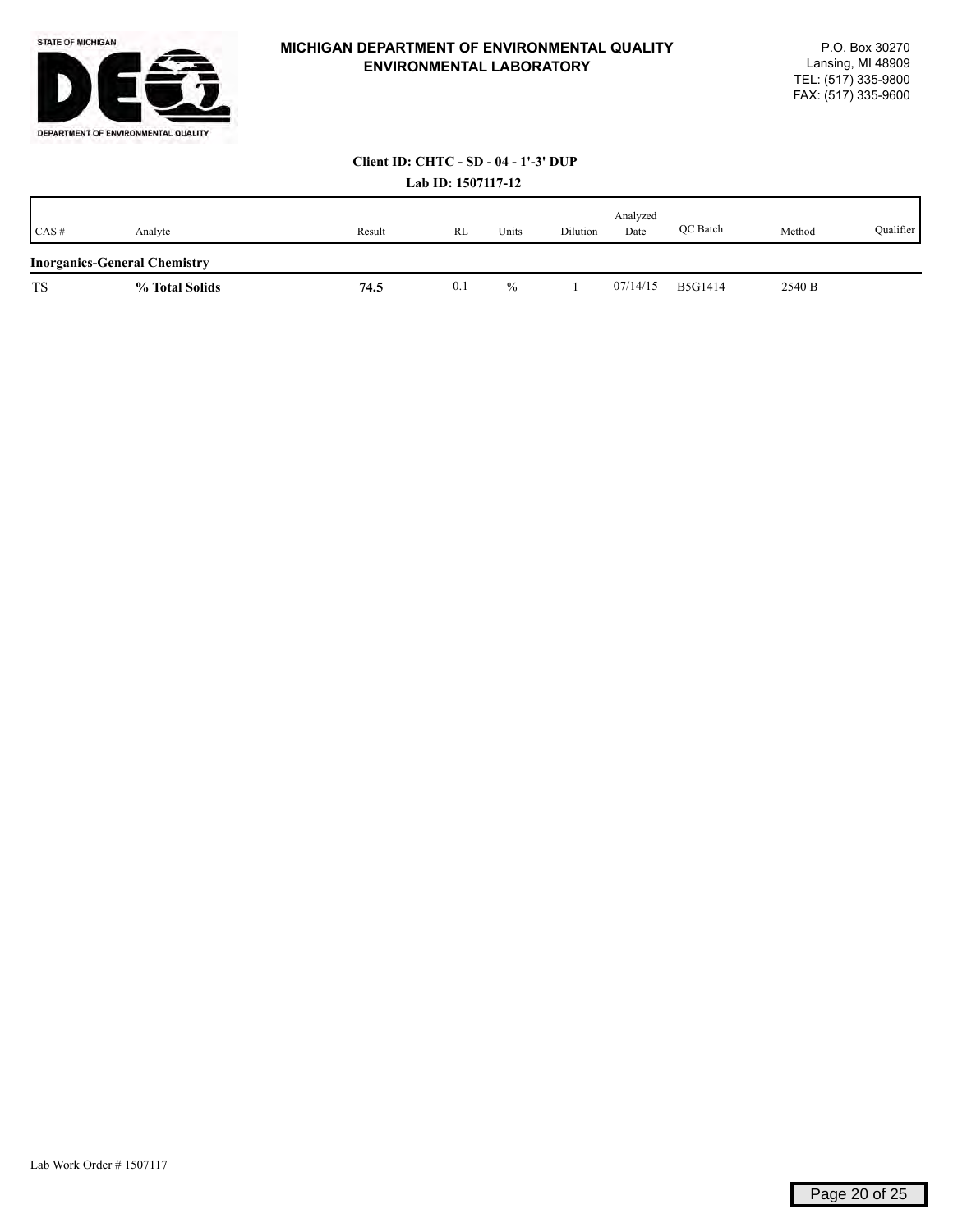

## **Lab ID: 1507117-13 Client ID: CHTC - SD - 09 - 0''-6''**

| CAS#                                | Analyte        | Result         | RL    | Units                | Dilution | Analyzed<br>Date | QC Batch       | Method    | Qualifier    |
|-------------------------------------|----------------|----------------|-------|----------------------|----------|------------------|----------------|-----------|--------------|
| <b>Organics-PCBs as Aroclors</b>    |                |                |       |                      |          |                  |                |           | See note Y20 |
| 12674-11-2                          | Aroclor 1016   | <b>ND</b>      | 270   | ug/kg dry            |          | 07/25/15         | B5G2020        | 8081/8082 |              |
| 11104-28-2                          | Aroclor 1221   | ND             | 270   | ug/kg dry            |          | 07/25/15         | B5G2020        | 8081/8082 |              |
| 11141-16-5                          | Aroclor 1232   | ND             | 270   | ug/kg dry            |          | 07/25/15         | B5G2020        | 8081/8082 |              |
| 53469-21-9                          | Aroclor 1242   | ND             | 270   | ug/kg dry            |          | 07/25/15         | B5G2020        | 8081/8082 |              |
| 12672-29-6                          | Aroclor 1248   | N <sub>D</sub> | 270   | ug/kg dry            |          | 07/25/15         | B5G2020        | 8081/8082 |              |
| 11097-69-1                          | Aroclor 1254   | ND             | 270   | ug/kg dry            |          | 07/25/15         | B5G2020        | 8081/8082 |              |
| 11096-82-5                          | Aroclor 1260   | ND             | 270   | ug/kg dry            |          | 07/25/15         | B5G2020        | 8081/8082 |              |
| 37324-23-5                          | Aroclor 1262   | ND             | 270   | ug/kg dry            |          | 07/25/15         | B5G2020        | 8081/8082 |              |
| 11100-14-4                          | Aroclor 1268   | ND             | 270   | $\frac{u}{g}$ kg dry |          | 07/25/15         | B5G2020        | 8081/8082 |              |
| Surrogate: Decachlorobiphenyl       |                |                | 91.1% | $30 - 150$           |          | 07/25/15         | B5G2020        | 8081/8082 |              |
| Surrogate: Tetrachloro-m-xylene     |                |                | 63.0% | $30 - 150$           |          | 07/25/15         | <b>B5G2020</b> | 8081/8082 |              |
| <b>Inorganics-General Chemistry</b> |                |                |       |                      |          |                  |                |           |              |
| <b>TS</b>                           | % Total Solids | 75.2           | 0.1   | $\frac{0}{0}$        |          | 07/14/15         | <b>B5G1414</b> | 2540 B    |              |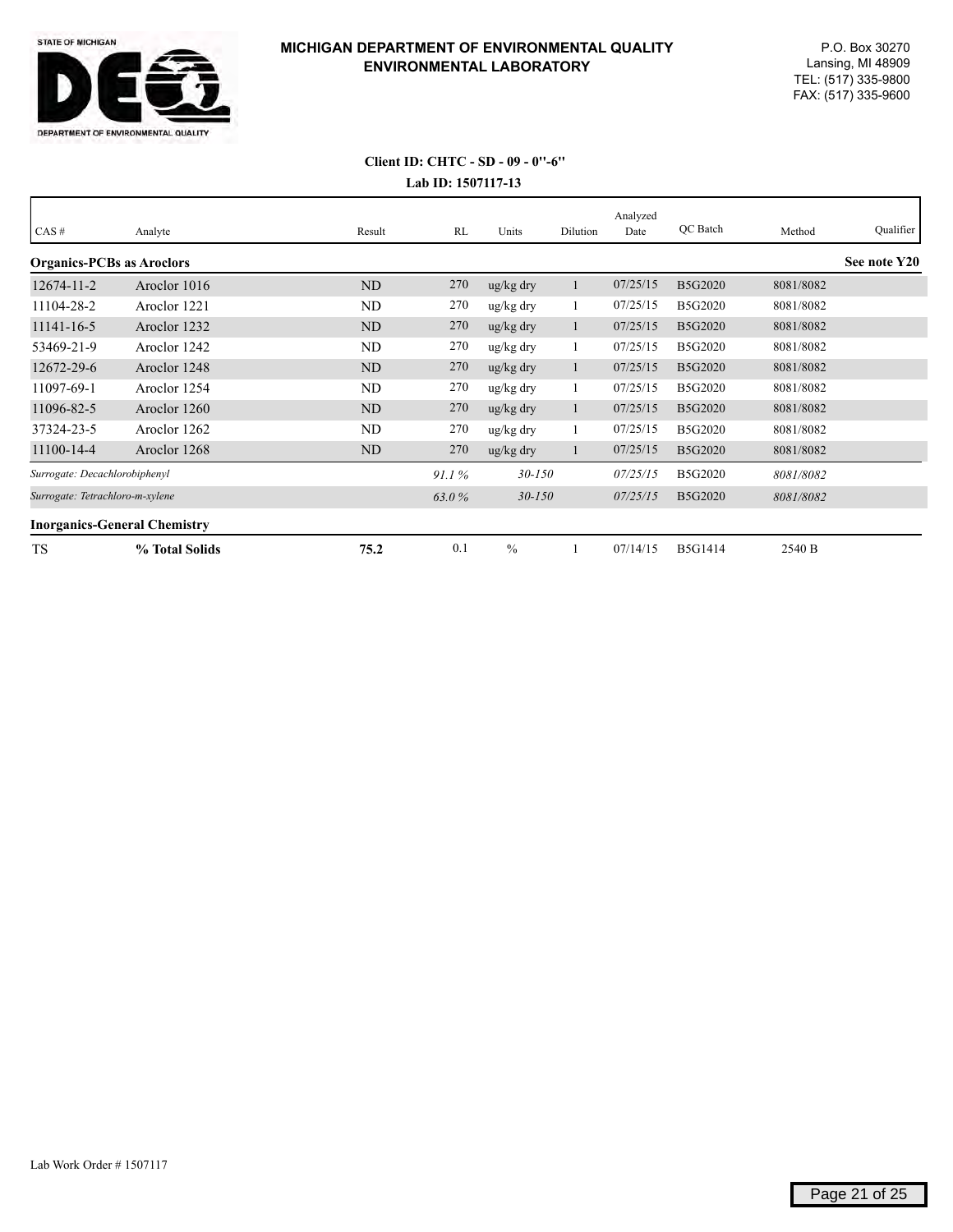

# **Lab ID: 1507117-14 Client ID: CHTC - SD - 09 - 1'-3'**

| CAS#                             | Analyte                             | Result         | RL    | Units                | Dilution | Analyzed<br>Date | QC Batch       | Method    | Qualifier    |
|----------------------------------|-------------------------------------|----------------|-------|----------------------|----------|------------------|----------------|-----------|--------------|
| <b>Organics-PCBs as Aroclors</b> |                                     |                |       |                      |          |                  |                |           | See note Y20 |
| 12674-11-2                       | Aroclor 1016                        | <b>ND</b>      | 260   | ug/kg dry            |          | 07/25/15         | B5G2020        | 8081/8082 |              |
| 11104-28-2                       | Aroclor 1221                        | ND             | 260   | ug/kg dry            |          | 07/25/15         | B5G2020        | 8081/8082 |              |
| 11141-16-5                       | Aroclor 1232                        | N <sub>D</sub> | 260   | ug/kg dry            |          | 07/25/15         | B5G2020        | 8081/8082 |              |
| 53469-21-9                       | Aroclor 1242                        | ND             | 260   | ug/kg dry            |          | 07/25/15         | B5G2020        | 8081/8082 |              |
| 12672-29-6                       | Aroclor 1248                        | ND             | 260   | ug/kg dry            |          | 07/25/15         | B5G2020        | 8081/8082 |              |
| 11097-69-1                       | Aroclor 1254                        | ND             | 260   | ug/kg dry            |          | 07/25/15         | B5G2020        | 8081/8082 |              |
| 11096-82-5                       | Aroclor 1260                        | <b>ND</b>      | 260   | $\frac{u}{g}$ kg dry |          | 07/25/15         | B5G2020        | 8081/8082 |              |
| 37324-23-5                       | Aroclor 1262                        | ND             | 260   | ug/kg dry            |          | 07/25/15         | B5G2020        | 8081/8082 |              |
| 11100-14-4                       | Aroclor 1268                        | ND             | 260   | $\frac{u}{g}$ kg dry |          | 07/25/15         | B5G2020        | 8081/8082 |              |
| Surrogate: Decachlorobiphenyl    |                                     |                | 95.5% | $30 - 150$           |          | 07/25/15         | B5G2020        | 8081/8082 |              |
| Surrogate: Tetrachloro-m-xylene  |                                     |                | 65.9% | $30 - 150$           |          | 07/25/15         | B5G2020        | 8081/8082 |              |
|                                  | <b>Inorganics-General Chemistry</b> |                |       |                      |          |                  |                |           |              |
| <b>TS</b>                        | % Total Solids                      | 76.6           | 0.1   | $\frac{0}{0}$        |          | 07/14/15         | <b>B5G1414</b> | 2540 B    |              |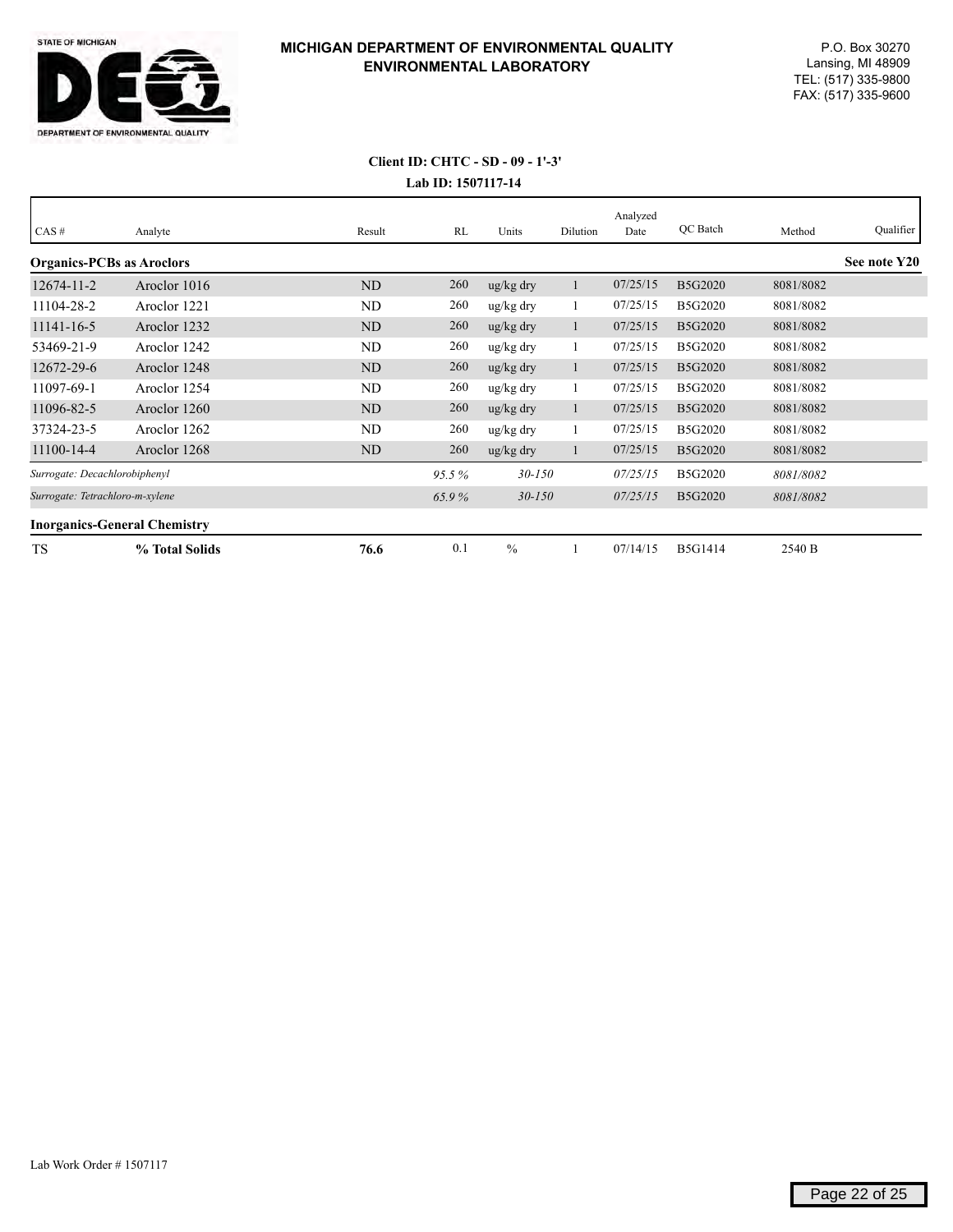

# **Lab ID: 1507117-15 Client ID: CHTC - SD - 09 - 3'-5'**

| CAS#                             | Analyte                             | Result         | RL    | Units                 | Dilution | Analyzed<br>Date | QC Batch       | Method    | Qualifier    |
|----------------------------------|-------------------------------------|----------------|-------|-----------------------|----------|------------------|----------------|-----------|--------------|
| <b>Organics-PCBs as Aroclors</b> |                                     |                |       |                       |          |                  |                |           | See note Y20 |
| 12674-11-2                       | Aroclor 1016                        | <b>ND</b>      | 260   | ug/kg dry             |          | 07/25/15         | B5G2020        | 8081/8082 |              |
| 11104-28-2                       | Aroclor 1221                        | ND             | 260   | ug/kg dry             |          | 07/25/15         | B5G2020        | 8081/8082 |              |
| 11141-16-5                       | Aroclor 1232                        | ND             | 260   | ug/kg dry             |          | 07/25/15         | B5G2020        | 8081/8082 |              |
| 53469-21-9                       | Aroclor 1242                        | ND             | 260   | ug/kg dry             |          | 07/25/15         | B5G2020        | 8081/8082 |              |
| 12672-29-6                       | Aroclor 1248                        | N <sub>D</sub> | 260   | ug/kg dry             |          | 07/25/15         | B5G2020        | 8081/8082 |              |
| 11097-69-1                       | Aroclor 1254                        | ND             | 260   | ug/kg dry             |          | 07/25/15         | B5G2020        | 8081/8082 |              |
| 11096-82-5                       | Aroclor 1260                        | N <sub>D</sub> | 260   | ug/kg dry             |          | 07/25/15         | B5G2020        | 8081/8082 |              |
| 37324-23-5                       | Aroclor 1262                        | ND             | 260   | $\frac{u g}{k g}$ dry |          | 07/25/15         | B5G2020        | 8081/8082 |              |
| 11100-14-4                       | Aroclor 1268                        | N <sub>D</sub> | 260   | ug/kg dry             |          | 07/25/15         | B5G2020        | 8081/8082 |              |
| Surrogate: Decachlorobiphenyl    |                                     |                | 71.7% | $30 - 150$            |          | 07/25/15         | B5G2020        | 8081/8082 |              |
| Surrogate: Tetrachloro-m-xylene  |                                     |                | 63.4% | $30 - 150$            |          | 07/25/15         | B5G2020        | 8081/8082 |              |
|                                  | <b>Inorganics-General Chemistry</b> |                |       |                       |          |                  |                |           |              |
| <b>TS</b>                        | % Total Solids                      | 76.2           | 0.1   | $\frac{0}{0}$         |          | 07/14/15         | <b>B5G1414</b> | 2540 B    |              |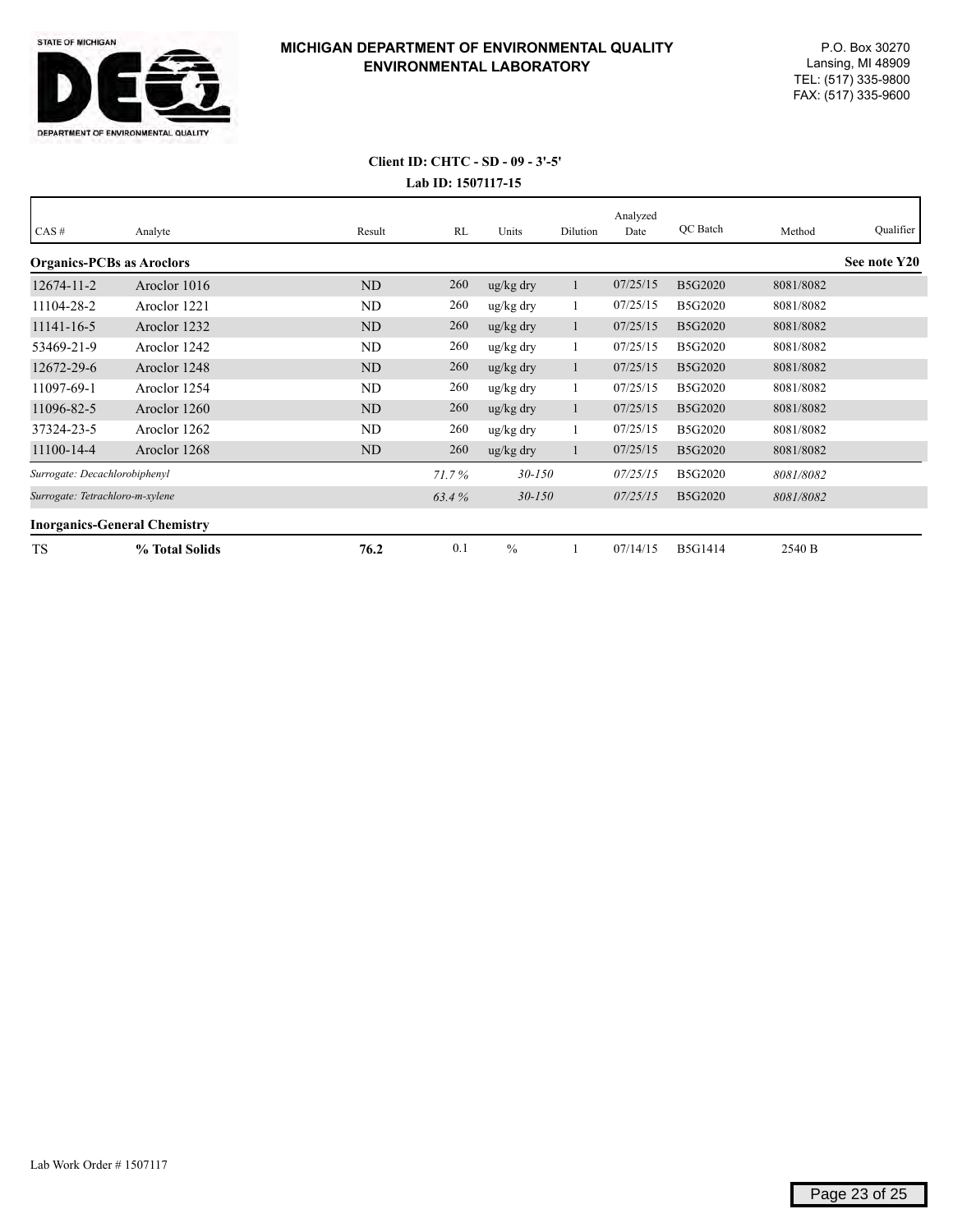**DE€**<br>
Michigan Department of Environmental Quality<br>
Laboratory Services Section

*Please hold all PCB samples for possible future congener analysis.* 

| <b>Analysis Request Sheet</b> |  |
|-------------------------------|--|
|                               |  |

| Site Code/Project Number<br>AY<br>31000098                                                                                                                                                                                   |                                                                           | 13                                                                                                                                                                                                                                                                                                                                                                    | LL Email 1<br>.blnkley@westonsolutions.com                                       |                                       |                                                                                               |                                  |                                                                                                                                                                                                                                                                                                                                                                                                | RIQUECT JAI Days       |                                                                                                                                                                                                                                                                                                                                                                                                                                                            | Sample Collector<br>AK/JP/AB-DEQ-RRD |                       |                                                                                                                                                                   |  |
|------------------------------------------------------------------------------------------------------------------------------------------------------------------------------------------------------------------------------|---------------------------------------------------------------------------|-----------------------------------------------------------------------------------------------------------------------------------------------------------------------------------------------------------------------------------------------------------------------------------------------------------------------------------------------------------------------|----------------------------------------------------------------------------------|---------------------------------------|-----------------------------------------------------------------------------------------------|----------------------------------|------------------------------------------------------------------------------------------------------------------------------------------------------------------------------------------------------------------------------------------------------------------------------------------------------------------------------------------------------------------------------------------------|------------------------|------------------------------------------------------------------------------------------------------------------------------------------------------------------------------------------------------------------------------------------------------------------------------------------------------------------------------------------------------------------------------------------------------------------------------------------------------------|--------------------------------------|-----------------------|-------------------------------------------------------------------------------------------------------------------------------------------------------------------|--|
| Dept-Division-District<br><b>Thdex</b><br>DEQ-RRD-UP District<br>PLA<br>State Project Manager<br>Amy Keranen<br>State Project Manager Email<br>keranena@michigan.gov<br>State Project Manager Phone<br>Phase<br>906-337-0389 |                                                                           |                                                                                                                                                                                                                                                                                                                                                                       | <b>CC Email Z</b>                                                                |                                       |                                                                                               |                                  | <b>Project Due Uate</b>                                                                                                                                                                                                                                                                                                                                                                        |                        |                                                                                                                                                                                                                                                                                                                                                                                                                                                            | Sample Collector Phone               | D                     |                                                                                                                                                                   |  |
|                                                                                                                                                                                                                              |                                                                           | 44251<br>30872<br>Project                                                                                                                                                                                                                                                                                                                                             | daniel.liebau@westonsolutions.com<br><b>CC Email 3</b><br>pincumbel@michigan.gov |                                       |                                                                                               |                                  |                                                                                                                                                                                                                                                                                                                                                                                                |                        | 906-337-0389<br>Contract Firm<br><b>Weston Solutions</b>                                                                                                                                                                                                                                                                                                                                                                                                   |                                      |                       |                                                                                                                                                                   |  |
|                                                                                                                                                                                                                              |                                                                           |                                                                                                                                                                                                                                                                                                                                                                       |                                                                                  |                                       |                                                                                               |                                  |                                                                                                                                                                                                                                                                                                                                                                                                |                        |                                                                                                                                                                                                                                                                                                                                                                                                                                                            |                                      |                       |                                                                                                                                                                   |  |
|                                                                                                                                                                                                                              |                                                                           |                                                                                                                                                                                                                                                                                                                                                                       | <b>Overflow Lab Choice 1</b>                                                     |                                       |                                                                                               |                                  | Accept Analysis<br>hold time codes                                                                                                                                                                                                                                                                                                                                                             |                        | Contract Firm Primary Contact<br><b>Jeff Binkley</b><br><b>Primary Contact Phone</b>                                                                                                                                                                                                                                                                                                                                                                       |                                      |                       |                                                                                                                                                                   |  |
|                                                                                                                                                                                                                              |                                                                           |                                                                                                                                                                                                                                                                                                                                                                       | 456990                                                                           |                                       |                                                                                               |                                  | no                                                                                                                                                                                                                                                                                                                                                                                             |                        |                                                                                                                                                                                                                                                                                                                                                                                                                                                            |                                      |                       |                                                                                                                                                                   |  |
|                                                                                                                                                                                                                              |                                                                           | 00                                                                                                                                                                                                                                                                                                                                                                    |                                                                                  | Overflow Lab Choice 2                 |                                                                                               |                                  |                                                                                                                                                                                                                                                                                                                                                                                                |                        |                                                                                                                                                                                                                                                                                                                                                                                                                                                            | 906-523-5457                         |                       |                                                                                                                                                                   |  |
|                                                                                                                                                                                                                              | Lab Use                                                                   |                                                                                                                                                                                                                                                                                                                                                                       |                                                                                  |                                       |                                                                                               | Collection                       | Collection                                                                                                                                                                                                                                                                                                                                                                                     | Container              |                                                                                                                                                                                                                                                                                                                                                                                                                                                            |                                      |                       |                                                                                                                                                                   |  |
| 1                                                                                                                                                                                                                            | Only<br><b>Field Sample Identification</b><br>Ö.<br>CHTC-SD- $01 - 0 - 6$ |                                                                                                                                                                                                                                                                                                                                                                       |                                                                                  | Date<br>7/7/15                        | Time                                                                                          |                                  | Count Comments                                                                                                                                                                                                                                                                                                                                                                                 |                        |                                                                                                                                                                                                                                                                                                                                                                                                                                                            |                                      |                       |                                                                                                                                                                   |  |
| 2                                                                                                                                                                                                                            | 02                                                                        |                                                                                                                                                                                                                                                                                                                                                                       |                                                                                  |                                       |                                                                                               |                                  | 330                                                                                                                                                                                                                                                                                                                                                                                            | f.                     |                                                                                                                                                                                                                                                                                                                                                                                                                                                            |                                      |                       |                                                                                                                                                                   |  |
| CHTC-SD-01-2000-1-2000<br>03<br>3<br>CHTC-SD- $0\lambda - 0''(6)$                                                                                                                                                            |                                                                           |                                                                                                                                                                                                                                                                                                                                                                       |                                                                                  |                                       | 1230                                                                                          |                                  |                                                                                                                                                                                                                                                                                                                                                                                                |                        |                                                                                                                                                                                                                                                                                                                                                                                                                                                            |                                      |                       |                                                                                                                                                                   |  |
| 4                                                                                                                                                                                                                            | 04<br>CHTC-SD- $0.3 - 1 - 3$                                              |                                                                                                                                                                                                                                                                                                                                                                       |                                                                                  |                                       |                                                                                               | 1340                             |                                                                                                                                                                                                                                                                                                                                                                                                |                        |                                                                                                                                                                                                                                                                                                                                                                                                                                                            |                                      |                       |                                                                                                                                                                   |  |
| 5                                                                                                                                                                                                                            | 05                                                                        | CHTC-SD-                                                                                                                                                                                                                                                                                                                                                              |                                                                                  |                                       |                                                                                               |                                  | 1350                                                                                                                                                                                                                                                                                                                                                                                           |                        |                                                                                                                                                                                                                                                                                                                                                                                                                                                            |                                      |                       |                                                                                                                                                                   |  |
| 6                                                                                                                                                                                                                            | 06                                                                        | CHTC-SD-03                                                                                                                                                                                                                                                                                                                                                            | $02 - 3' - 3.33'$                                                                |                                       |                                                                                               |                                  | 1400                                                                                                                                                                                                                                                                                                                                                                                           | 4<br>¥.                |                                                                                                                                                                                                                                                                                                                                                                                                                                                            |                                      |                       |                                                                                                                                                                   |  |
| 7                                                                                                                                                                                                                            | $O_{\mathcal{I}}$                                                         | CHTC-SD- $03 - 1 - 3$                                                                                                                                                                                                                                                                                                                                                 | $^{4}$ O'' $^{4}$ $^{4}$                                                         |                                       |                                                                                               |                                  | 1515                                                                                                                                                                                                                                                                                                                                                                                           |                        |                                                                                                                                                                                                                                                                                                                                                                                                                                                            |                                      |                       |                                                                                                                                                                   |  |
| 8                                                                                                                                                                                                                            | O8                                                                        | CHTC-SD- $0.3 - 3^{1} - 4.46^{1}$                                                                                                                                                                                                                                                                                                                                     |                                                                                  |                                       |                                                                                               |                                  | 255                                                                                                                                                                                                                                                                                                                                                                                            |                        |                                                                                                                                                                                                                                                                                                                                                                                                                                                            |                                      |                       |                                                                                                                                                                   |  |
| 9                                                                                                                                                                                                                            | 09                                                                        | CHTC-SD- $04 - 0'' - 6''$                                                                                                                                                                                                                                                                                                                                             |                                                                                  |                                       |                                                                                               |                                  | 1540                                                                                                                                                                                                                                                                                                                                                                                           |                        |                                                                                                                                                                                                                                                                                                                                                                                                                                                            |                                      |                       |                                                                                                                                                                   |  |
| 10                                                                                                                                                                                                                           | $\overline{O}$                                                            | CHTC-SD-04 - $1 - 3$                                                                                                                                                                                                                                                                                                                                                  |                                                                                  |                                       |                                                                                               | 7/8/15<br>1500<br>7/8/15<br>1505 |                                                                                                                                                                                                                                                                                                                                                                                                |                        |                                                                                                                                                                                                                                                                                                                                                                                                                                                            |                                      |                       |                                                                                                                                                                   |  |
|                                                                                                                                                                                                                              | Volatiles - Fuli List<br>8TEX/MT6E/TM8 only<br>Chlorinated only           | VOA - Volatile Organic Acidic<br>12345678910<br>12345678910<br>12345678910                                                                                                                                                                                                                                                                                            |                                                                                  | OpMemo2 - Total<br>Michigan10 - Total | <b>METALS CHEMISTRY PACKAGES</b><br>(Sb,As,Ba,Be,Cd,Cr,Cu,Co,Fe,Pb,Mn,Hg,Mo,Nl,Se,Ag,Tl,V,Zn) | 12345678910<br>12345678910       | Silver - Ag<br>Aluminum - Al<br>Arsenic - As<br>Barium - Ba                                                                                                                                                                                                                                                                                                                                    | <b>MS-TOTAL METALS</b> | $(1)$ 2 3 4 5 (6) 7 8 (9) 10<br>2345678910<br>$1$ 2 3 4 5 6 7 8 9 10<br>3 4 5 6 7 8 9 10                                                                                                                                                                                                                                                                                                                                                                   |                                      | Total Cyanide - CN    | <b>GENERAL CHEMISTRY</b><br>GS - General Chemistry<br>$(1)$ 2 3 4 5 (6) 7 8 (9)(0)<br>Avallable Cyanide - CN<br>12345678910<br>Chem Oxyg Dem - COD<br>12345678910 |  |
| GRO<br>1,4 Dioxane<br>Pesticides only<br><b>PCBs only</b><br>Toxaphene<br>BNAs<br>PNAs only<br><b>BNs only</b><br>Finger Print<br>DRO/ORO                                                                                    | OS - Pestícides, PCBs<br>Pesticides & PCBs                                | 12345678910<br>12345678910<br>12345678910<br>12345678910<br>$(1\ 2\ 3\ 4\ 5\ 6\ 7\ 8.00)(10)$<br>12345678910<br><b>BNA - Base Neutral Acids</b><br>12345678910<br>1(7)34560800<br>12345678910<br><b>Organic Specialty Requests</b><br>Library search - Volatiles 1 2 3 4 5 6 7 8 9 10<br>Library search - SemiVols 1 2 3 4 5 6 7 8 9 10<br>12345678910<br>12345678910 |                                                                                  |                                       | (As,Ba,Cd,Cr,Cu,Pb,Hg,Se,Ag,Zn)                                                               |                                  | Beryllium - Be<br>Cadmium - Cd<br>Cobalt - Co<br>Chromium - Cr<br>Copper - Cu<br>Iron-Fe<br>Mercury - Hg<br>Lithium - U<br>Manganese - Mn<br>Molybdenum - Mo<br>Nickel - Ni<br>Lead - Pb<br>Antimony - Sb<br>Selenium - Se<br>Strontium - Sr<br>Titanium - Ti<br>Thallium - TI<br>Uranium - U<br>Vanadium - V<br>$2inc - 2n$<br>Calcium - Ca<br>Potassium - K<br>Magneslum - Mg<br>Sodium - Na | 12                     | 345678910<br>45678910<br>3 4 5 6 7 8 9 10<br>$1/2$ 3 4 5 6 7 8 9 10<br>12345678910<br>12345678910<br>12345678910<br>1234567891<br>$(y)$ 2345(g) 78(g)<br>12345678910<br>$T_1$ 2 3 4 5 6 7 8 9 10<br>$1$ $2$ $3$ $4$ $5$ $6$ $7$ $8$ $9$ $10$<br>$1$ 2 3 4 5 6 7 8 9 10<br>$1/2$ 3 4 5 6 7 8 9 10<br>345678910<br>12345678910<br>0234567860<br>345678910<br>345678910<br>$Q$ 2345678(5)(19)<br>12345678910<br>12345678910<br>$Q$ 23456)786)0<br>12345678910 |                                      | Total Phosphorus - TP | Total Org Carbon - TOC<br>12345678910<br>Kjeldahl Nitrogen - KN<br>12345678910<br>12345678910                                                                     |  |